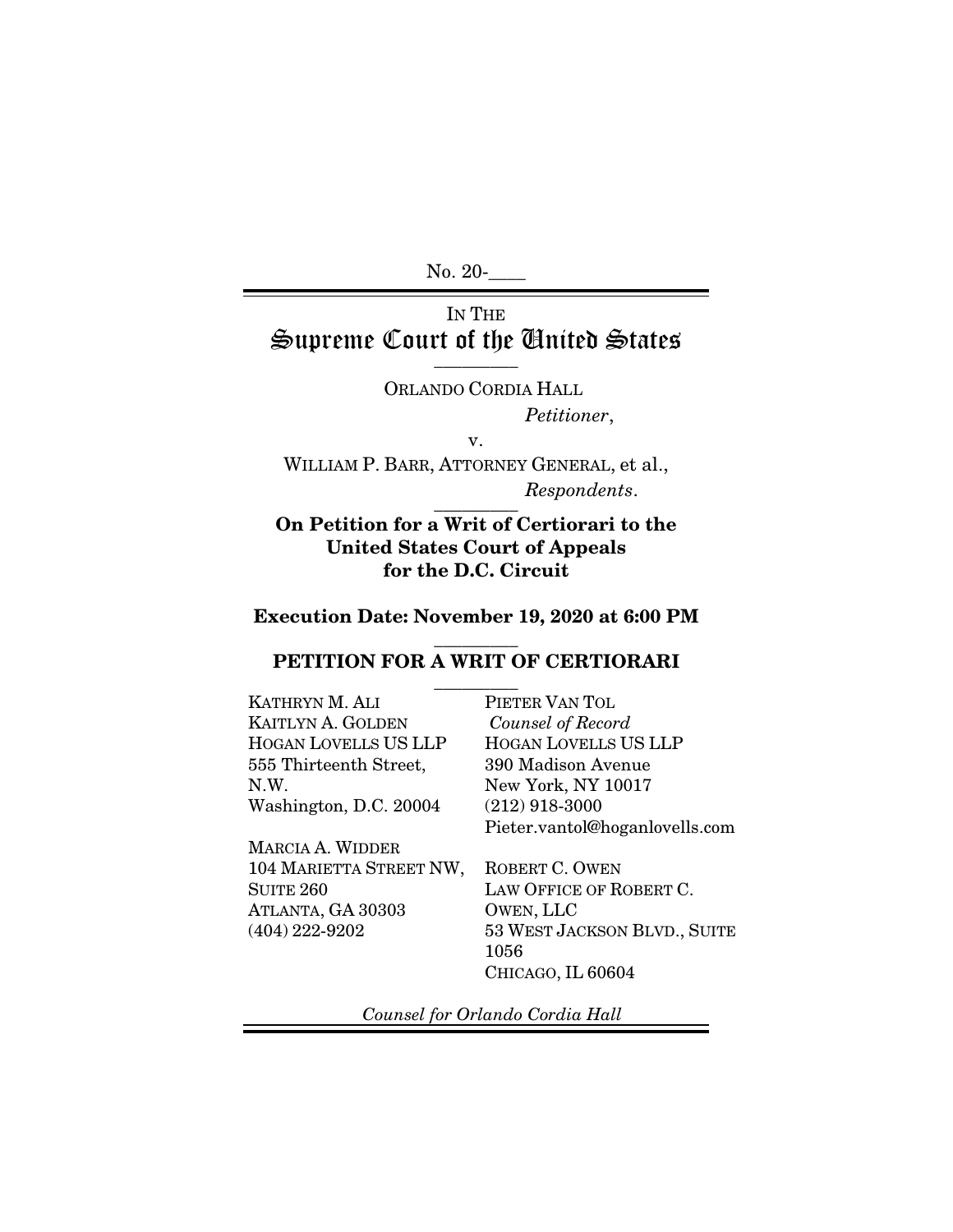#### QUESTIONS PRESENTED (CAPITAL CASE)

In spite of the extraordinary and ongoing disruptions caused by the uncontrolled spread of the novel coronavirus, the government gave Petitioner, a condemned federal prisoner, just 50 days' notice of his impending execution – departing abruptly from both the previous regulatory regime, which mandated at least 90 days' notice, and a settled and unbroken practice of giving at least 120 days' notice. Petitioner thus received less than half as much notice of his initial execution date as, until just three months ago, the government had routinely provided to every condemned federal inmate over the past two decades.

Medical conditions place Petitioner's court-appointed attorneys and their immediate family members at heightened risk of serious illness or death from COVID-19. Those health hazards, and the dramatically foreshortened notice provided by the government of Petitioner's impending execution, have prevented Petitioner's attorneys from discharging their professional duty to prepare a clemency application and explore potential avenues of judicial relief. Applicable professional standards require counsel to conduct inperson witness interviews in diverse locations, and those actions cannot be safely or effectively performed due to the pandemic.

In light of these facts, the question presented is whether the government should be allowed to move forward with Petitioner's execution on November 19, 2020?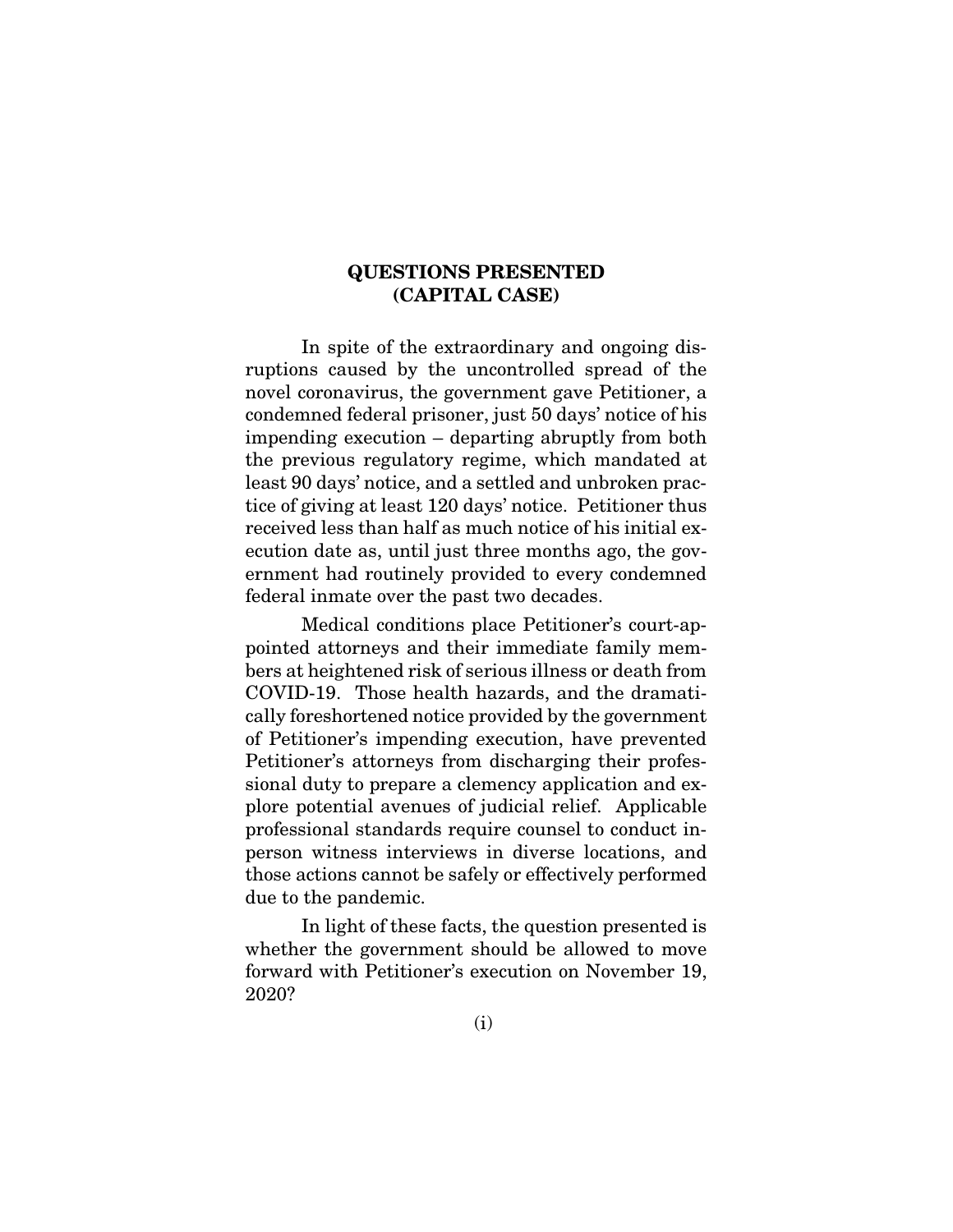And, more specifically, have the government's actions violated Petitioner's rights in the following ways:

- (I) denying him the right to due process in clemency and meaningful access to the clemency process;
- (II) denying him access to his statutory right to counsel, as codified at 18 U.S.C. § 3599; and
- (III) impermissibly delegating supervision of the implementation of his death sentence to the Federal Bureau of Prisons in violation of the mandatory provisions of the Federal Death Penalty Act stating that the U.S. Marshal shall supervise the implementation?

-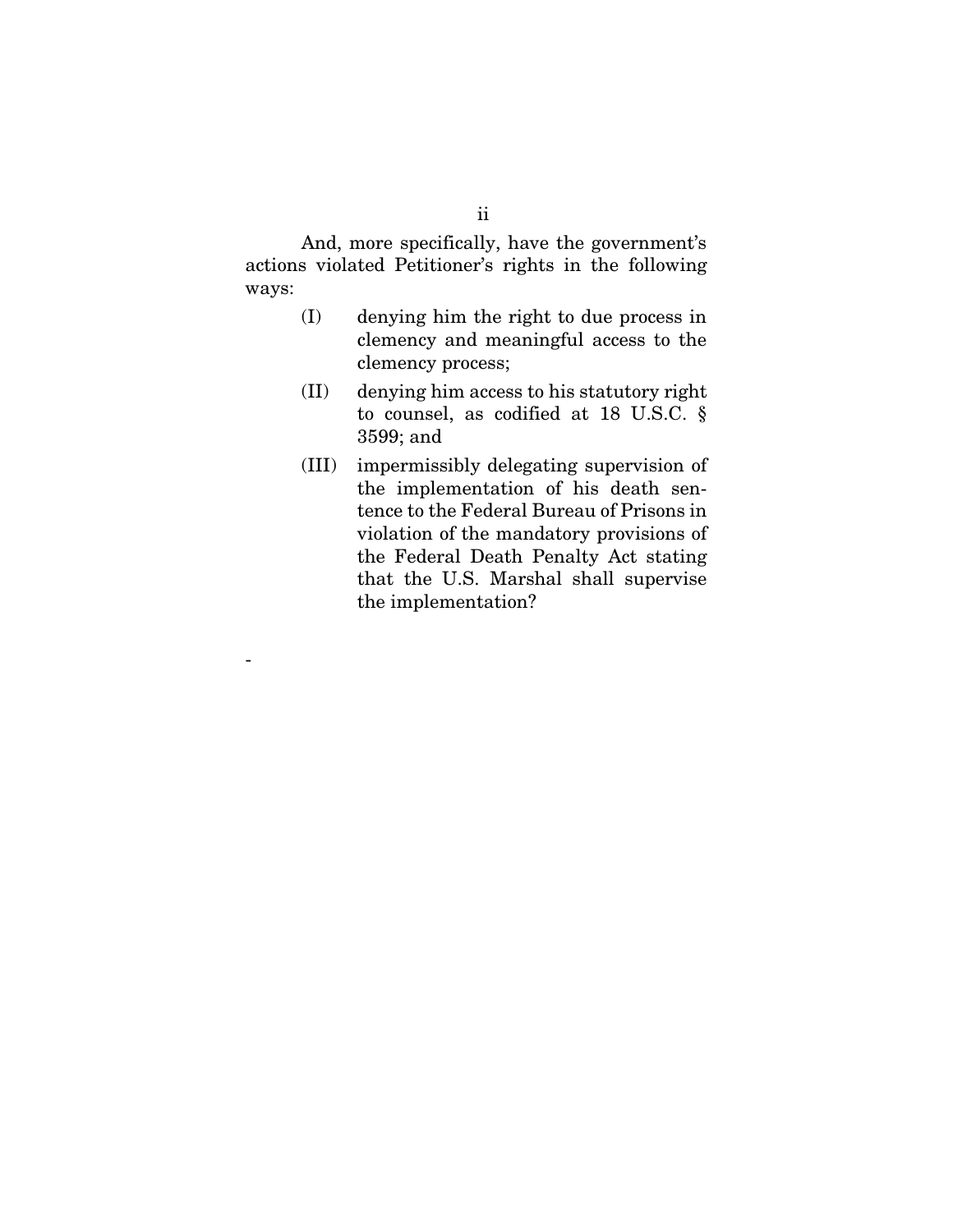#### PARTIES TO THE PROCEEDING

Orland Cordia Hall, petitioner on review, was the plaintiff-appellant below.

William P. Barr, Attorney General, the U.S. Department of Justice; Michael Carvajal, Director, Federal Bureau of Prisons; Barb Von Blanckensee, Regional Director Federal Bureau of Prisons, North Central Region; T.J. Watson, Complex Warden, U.S. Penitentiary Terre Haute; and Donald W. Washington, Director, U.S. Marshals Service, respondents on review, were defendants-appellees below.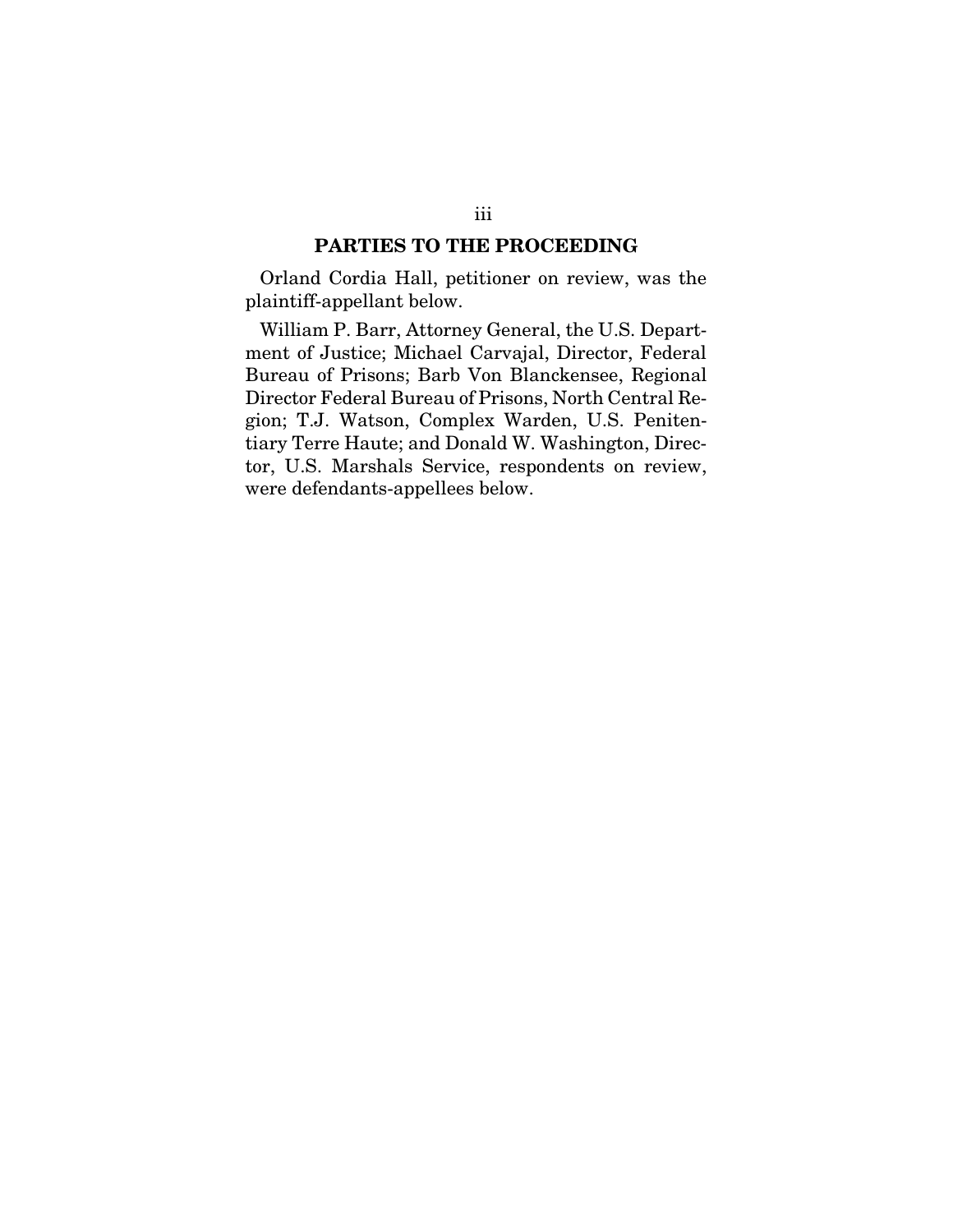#### RELATED PROCEEDINGS

There are two related proceedings, as defined in Supreme Court Rule 14.1(b)(iii).

This appeal originates from an Order from the District of Columbia District Court. *See* Order, *Hall* v. *Barr*, No. 20-cv-03184 (D.D.C Nov. 16, 2020). Pet. App. 10a-32a.

The District Court case resulted in one appeal to the D.C. Circuit, which was decided on November 19, 2020. *See Hall* v. *Barr*, No. 20-5340 (D.C. Cir. Nov. 19, 2020). Pet. App. 1a-7a.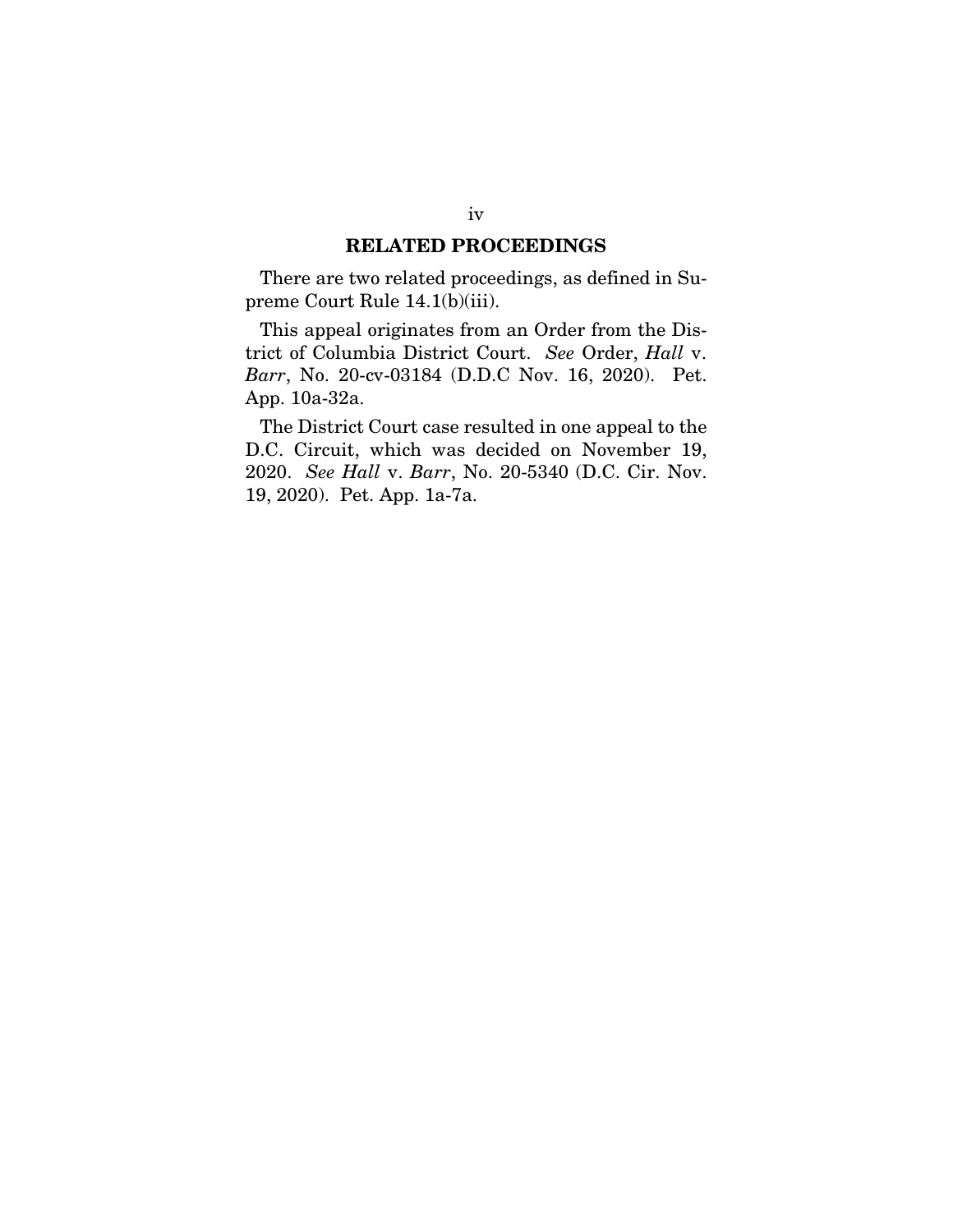## TABLE OF CONTENTS

v

| PARTIES TO THE PROCEEDING iii                                                                   |  |
|-------------------------------------------------------------------------------------------------|--|
|                                                                                                 |  |
|                                                                                                 |  |
|                                                                                                 |  |
|                                                                                                 |  |
|                                                                                                 |  |
| STATUTORY AND CONSTITUTIONAL                                                                    |  |
| PROVISIONS INVOLVED3                                                                            |  |
|                                                                                                 |  |
| A. Statutory and Regulatory Background5                                                         |  |
| i.                                                                                              |  |
|                                                                                                 |  |
| iii. The Bureau of Prisons' Execution                                                           |  |
|                                                                                                 |  |
| REASONS TO GRANT THE PETITION 17                                                                |  |
| THE DECISION BELOW IS MANIFESTLY<br>L.                                                          |  |
| A. The Panel Has Denied Mr. Hall Access To<br>The Clemency Process In Violation Of His          |  |
| The Mere Existence Of Procedure<br>Does Not Guarantee Meaningful<br>Access To That Procedure 20 |  |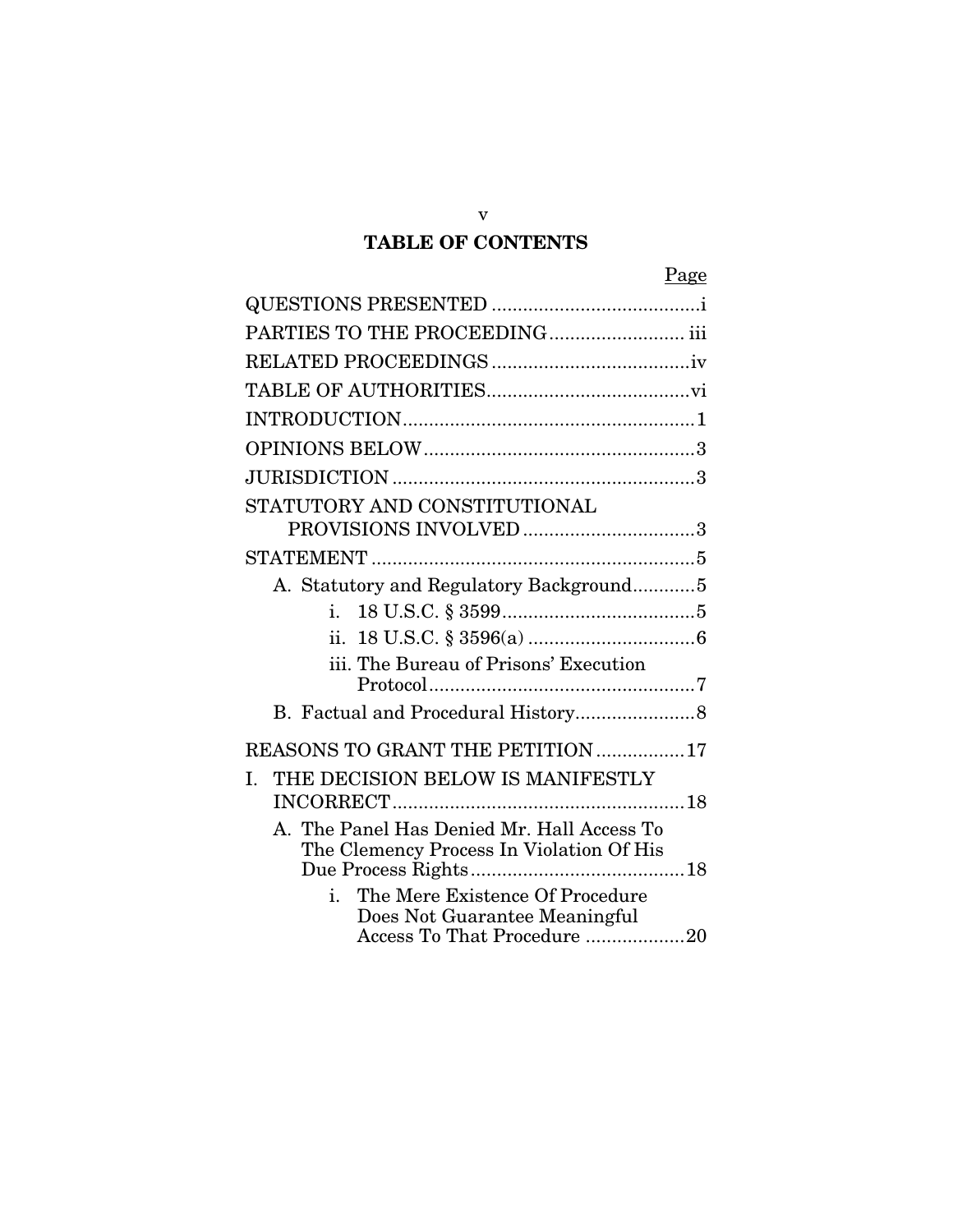# TABLE OF CONTENTS—Continued

|--|

| ii. The Panel Manifestly Erred In<br>Concluding That Mr. Hall's<br><b>Statutory Right To Counsel</b><br>Pursuant to 18 U.S.C. § 3599 Was<br>26                                   |
|----------------------------------------------------------------------------------------------------------------------------------------------------------------------------------|
| B. The Panel's Order Would Allow Mr. Hall<br>To Be Executed In Accordance With An<br><b>Execution Protocol That Constitutes</b><br>Ultra Vires Action In Violation Of The<br>APA |
| The Panel Applied The Incorrect<br>i.<br><b>Standard For Preliminary</b>                                                                                                         |
| Mr. Hall Has Demonstrated A<br>ii.<br>Liklihood Of Success On His Ultra                                                                                                          |
|                                                                                                                                                                                  |
| <b>APPENDIX A-United States Court of</b><br>Appeals for the District of Columbia<br>Circuit's Judgment                                                                           |
| <b>APPENDIX B-United States Court of</b><br>Appeals for the District of Columbia<br>Circuit's Mandate                                                                            |
| <b>APPENDIX C-United States District Court</b><br>for the District of Columbia's<br>Memorandum Opinion                                                                           |
| APPENDIX D— United States District Court<br>for the District of Columbia's Order                                                                                                 |

vi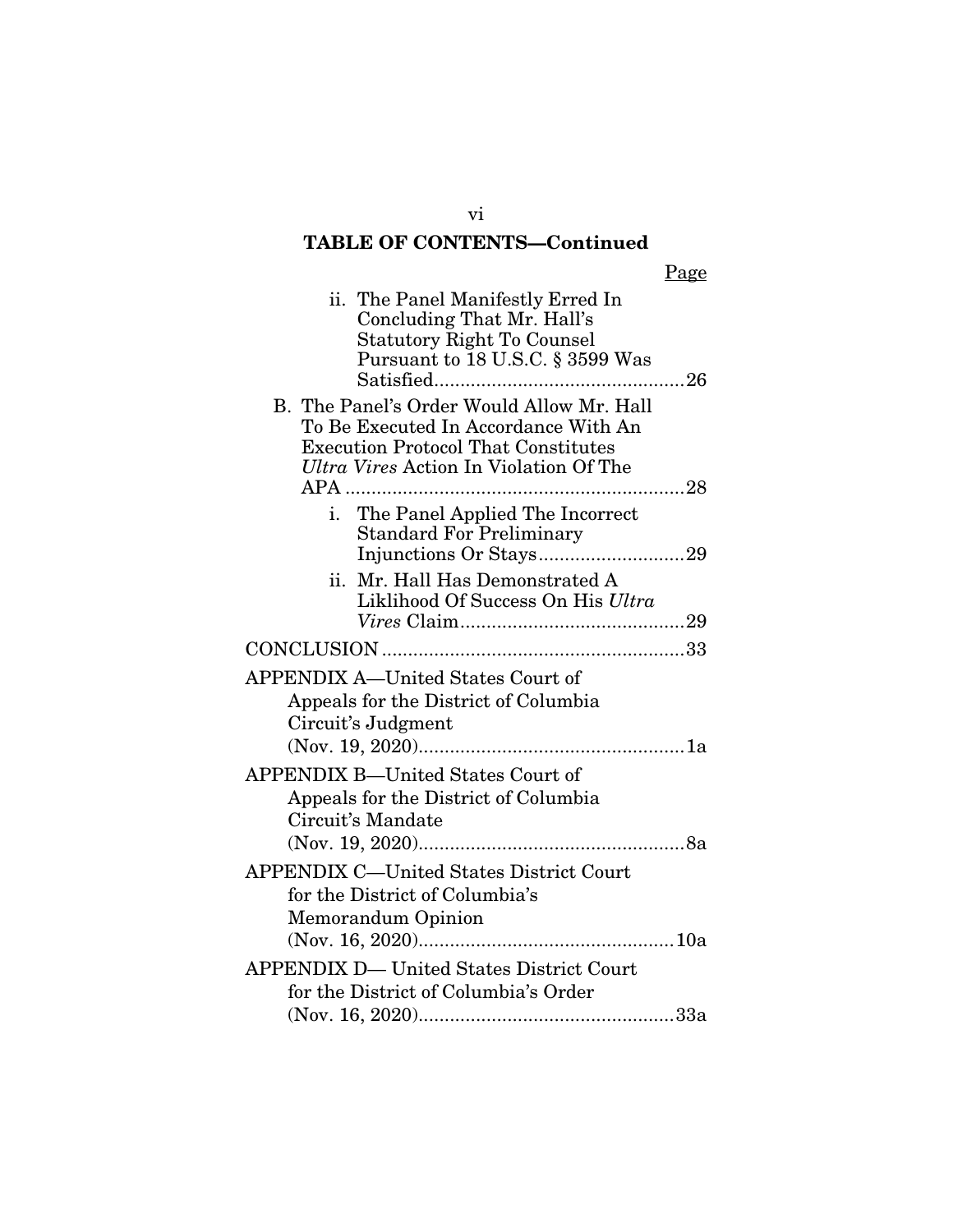## vii

## TABLE OF CONTENTS—Continued

Page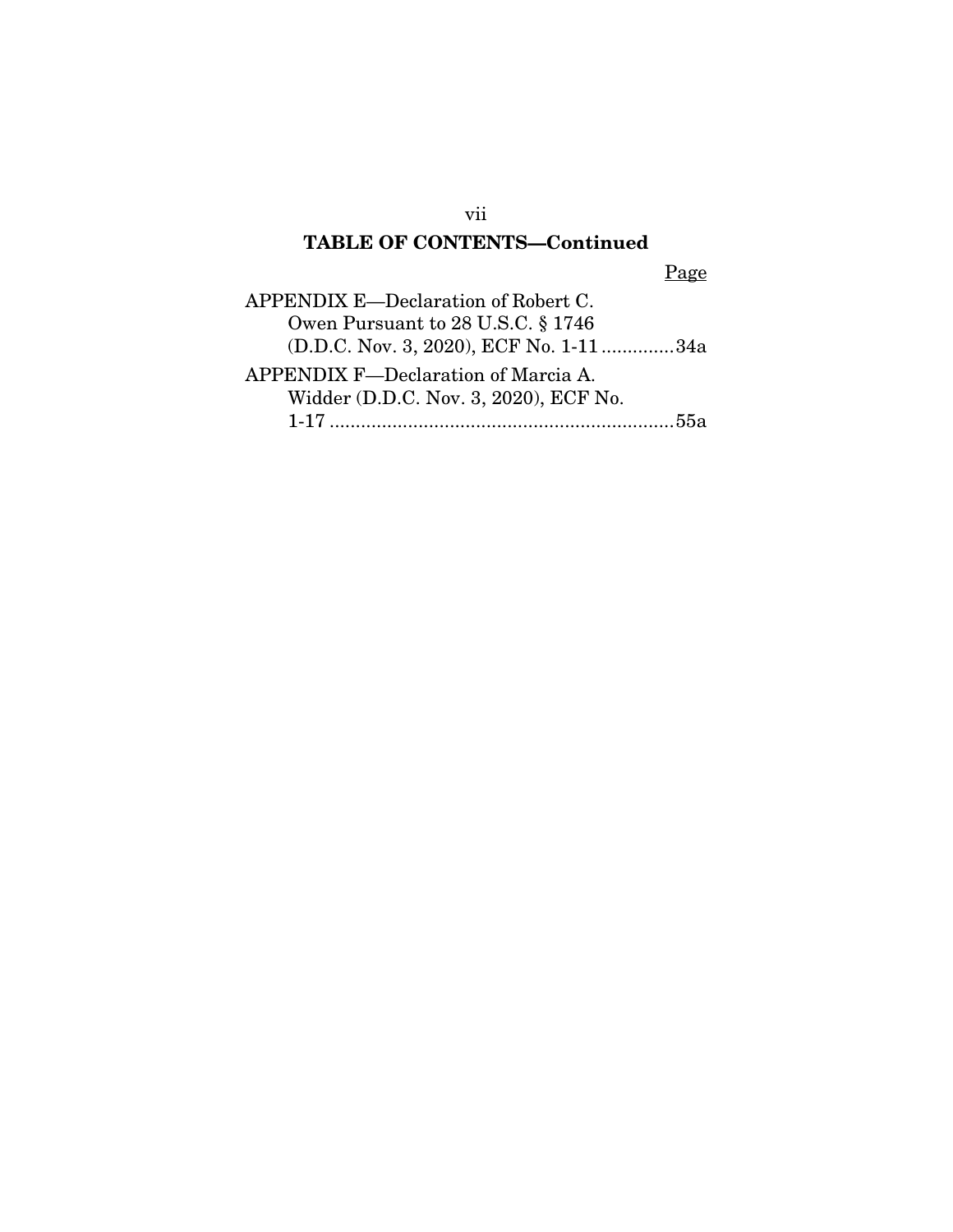## TABLE OF AUTHORITIES

vii

 $Page(s)$ 

# Cases:

| Al-Joudi v. Bush,                        |
|------------------------------------------|
| 406 F. Supp. 2d 13 (D.D.C. 2005) 27      |
|                                          |
| Atkins v. Virginia,                      |
|                                          |
| Brown & Williamson Tobacco Corp. v.      |
| Food & Drug Admin.,                      |
| 153 F.3d 155, 176 (4th Cir. 1998) 31     |
| Catholic Health Initiatives v. Sebelius, |
| 617 F. 3d 490 (D.C. Cir. 2014) 31        |
| Douglas v. People of State of Cal.,      |
|                                          |
| In the Matter of Fed. Bureau of Prisons' |
| <i>Execution Protocol Cases,</i>         |
| No. 19-mc-145 (TSC), 2020 WL             |
| 5594118 (D.D.C. Sept. 20, 2020) 9, 10    |
| Gary v. Georgia Diagnostic Prison,       |
| 686 F.3d 1261 (11th Cir. 2012) 24        |
| Hall v. United States,                   |
|                                          |
|                                          |
| Harbison v. Bell,                        |
|                                          |
| Herrera v. Collins,                      |
|                                          |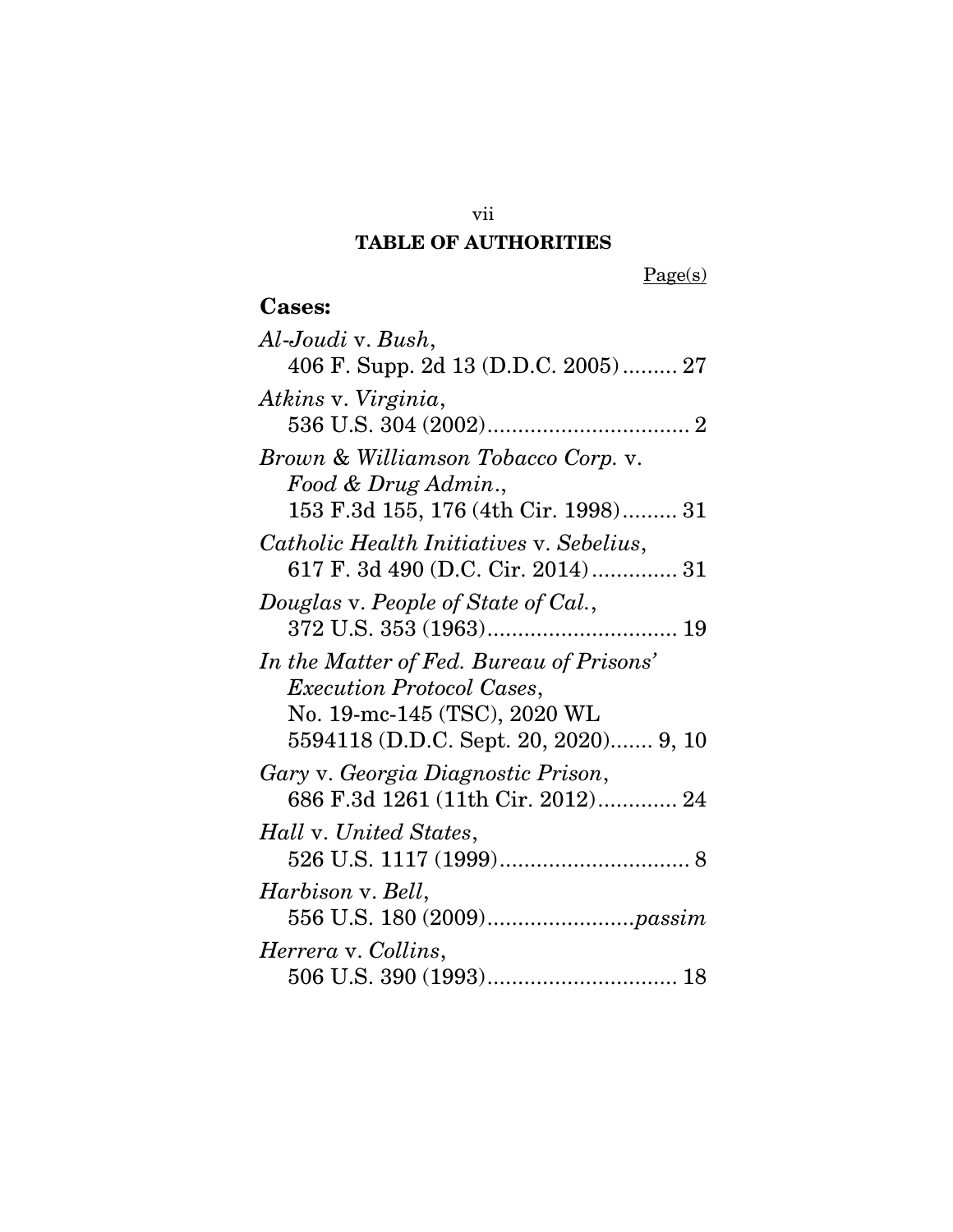| Miller-El v. Cockrell,                |
|---------------------------------------|
|                                       |
| Miller-El v. Dretke,                  |
|                                       |
| <i>Noel</i> v. <i>Norris</i> ,        |
| 336 F.3d 648 (8th Cir. 2003) 20       |
| <i>Ohio Adult Parole Authority v.</i> |
| Woodard,                              |
| 523 U.S. 272 (1998)3, 18, 20, 27      |
| Panetti v. Quarterman,                |
|                                       |
| Reed v. Quarterman,                   |
|                                       |
| United States v. Giordano,            |
|                                       |
| United States v. Hall,                |
| 152 F.3d 381 (5th Cir. 1998) 8        |
| Wiggins v. Smith,                     |
|                                       |
| Young v. Hayes,                       |
| 218 F.3d 850 (8th Cir. 2000) 20       |
| <b>STATUTES:</b>                      |
|                                       |
|                                       |
|                                       |
|                                       |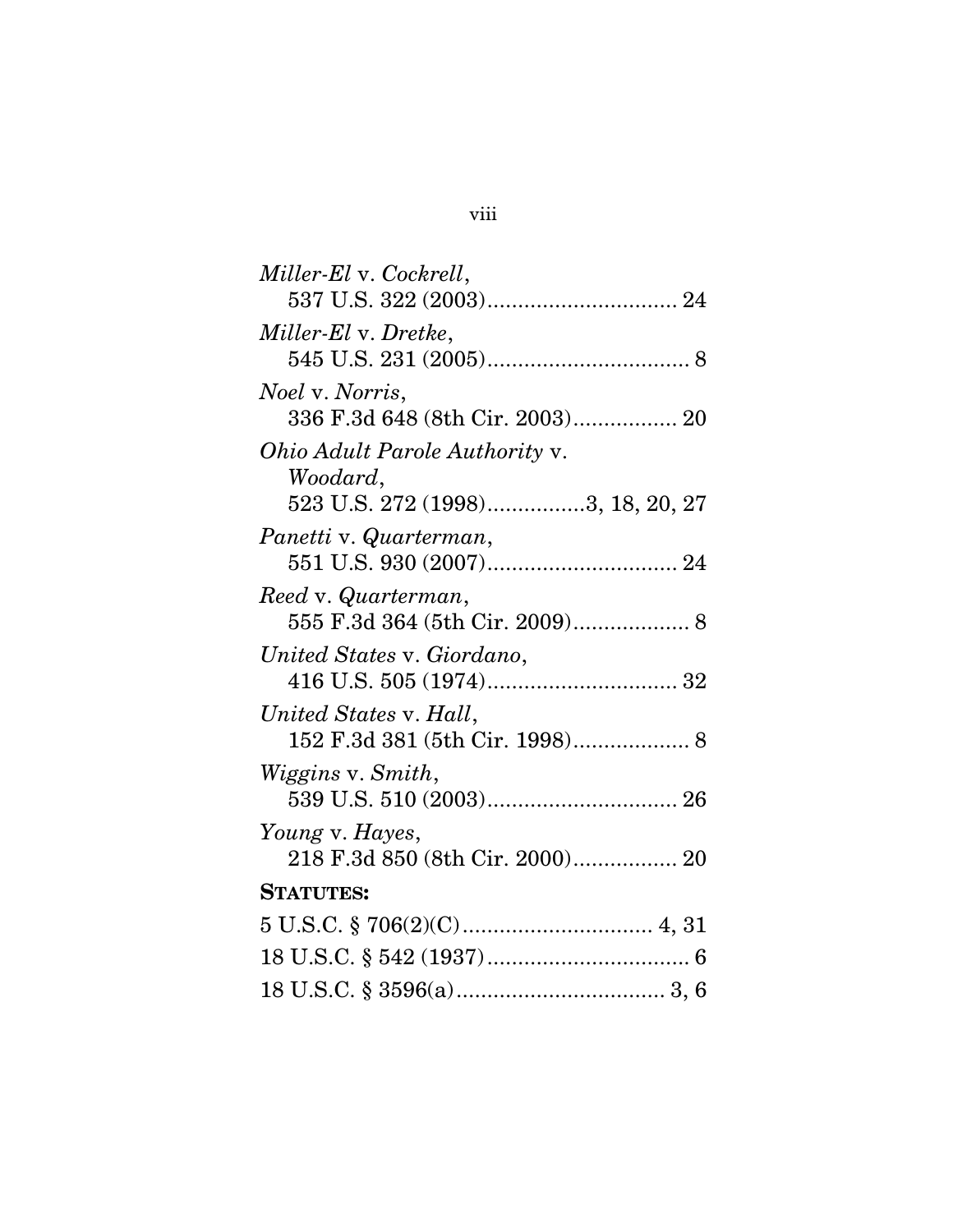| An Act for the Punishment of Certain<br>Crimes Against the United States,<br>ch. 9, § 33, 1 Stat. 112, 119 (1790) 6 |
|---------------------------------------------------------------------------------------------------------------------|
| Anti-Drug Abuse Act of 1988, Pub. L.<br>No. 100-690, § 7001(b), 102 Stat.                                           |
| USA Patriot Improvement and<br>Reauthorization Act, 18 U.S.C.                                                       |
| <b>USA Patriot Improvement and</b><br>Reauthorization Act. Pub. L. No.<br>109-177, § 221, 120 Stat. 192 (2006)  5   |
| Violent Crime Control and Law<br>Enforcement Act of 1994, Pub. L. No.<br>103-322, 108 Stat. 1796 (1994) 6           |
| <b>REGULATIONS:</b>                                                                                                 |
|                                                                                                                     |
|                                                                                                                     |
| <b>LEGISLATIVE MATERIALS:</b>                                                                                       |
|                                                                                                                     |
|                                                                                                                     |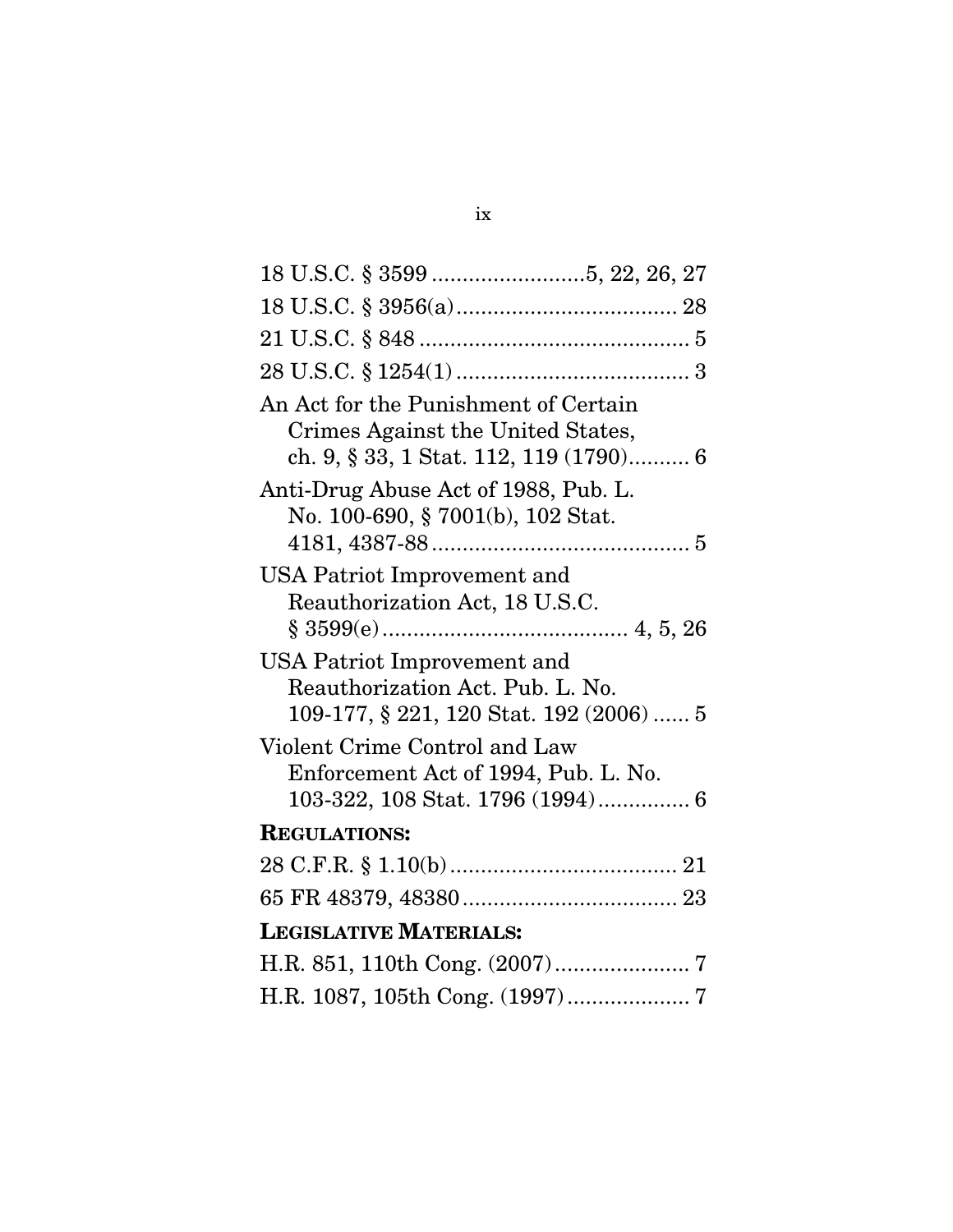## CONSTITUTIONAL PROVISIONS:

| U.S. Const., amend. VI 4                   |
|--------------------------------------------|
| <b>OTHER AUTHORITIES:</b>                  |
| CDC COVID Data Tracker, Ctr. for           |
| Disease Control and Prevention             |
| (Nov. 18, 2020),                           |
| https://covid.cdc.gov/covid-data-          |
| tracker/#trends_dailytrendscases           |
|                                            |
| Memo. from Deborah Westbrook to Dir.       |
| Gonzalez (Sept. 9, 1994), <i>available</i> |
| at:                                        |
| https://files.deathpenaltyinfo.org/doc     |
| uments/United-States-Marshals-             |
| Federal-Execution-Documents.pdf 6          |
| Press Release No. 20-1,034, Execution      |
| <b>Scheduled for Federal Death Row</b>     |
| Inmate Convicted of Murdering a            |
| Child, Dep't of Justice (Sept. 30,         |
| 2020),                                     |
| https://www.justice.gov/opa/pr/execut      |
| ion-scheduled-federal-death-row-           |
|                                            |

x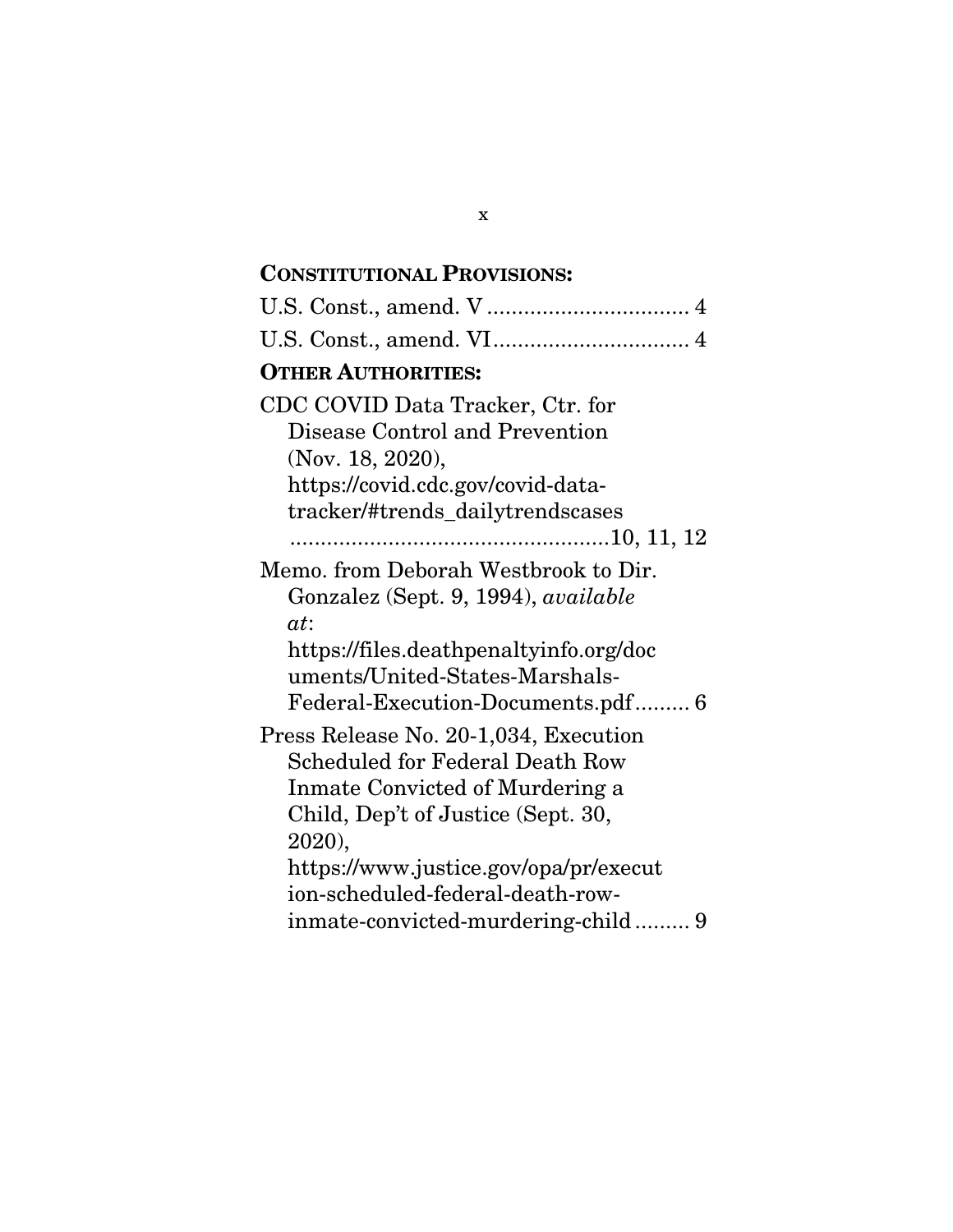## IN THE Supreme Court of the United States  $\frac{1}{\sqrt{2}}$

No. 20-  $\overline{\phantom{a}}$  . The set of  $\overline{\phantom{a}}$ 

ORLANDO CORDIA HALL., *Petitioner*,

v.

WILLIAM P. BARR, ATTORNEY GENERAL, et al., *Respondents*.  $\overline{\phantom{a}}$  . The set of  $\overline{\phantom{a}}$ 

#### On Petition for a Writ of Certiorari to the United States Court of Appeals for the D.C. Circuit

Execution Date: November 19, 2020 at 6:00 PM  $\overline{\phantom{a}}$  . The set of  $\overline{\phantom{a}}$ 

#### PETITION FOR A WRIT OF CERTIORARI  $\overline{\phantom{a}}$  . The set of  $\overline{\phantom{a}}$

Orlando Cordia Hall respectfully petitions for a writ of certiorari to review the judgment of the U.S. Court of Appeals for the D.C. Circuit in this case.

#### INTRODUCTION

This case concerns the government's rush to execute a federal prisoner in the midst of a global pandemic in contravention of his constitutionally and statutorily guaranteed rights. By arbitrarily scheduling Mr. Hall's execution during what public health officials have called the "worst-ever global health emergency," and providing him with the shortest notice period in the history of the modern federal death penalty, the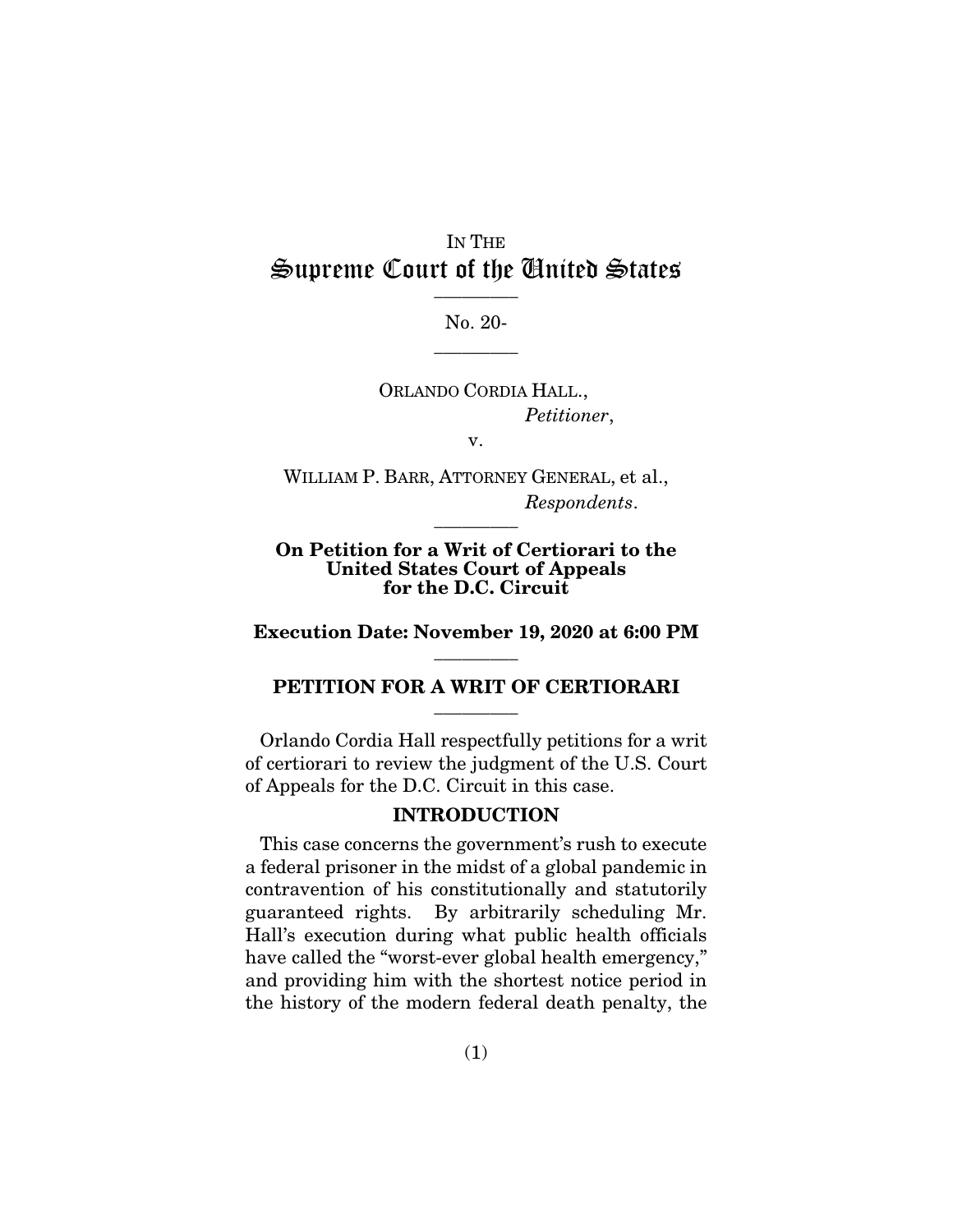government has flouted Mr. Hall's rights to due process, equal protection under the law, and meaningful access to counsel and the clemency process.

Taking a life is the "most extreme sanction available," *Atkins* v. *Virginia*, 536 U.S. 304, 319 (2002). That is why "[i]n authorizing federally funded counsel to represent their \* \* \* clients in clemency proceedings, Congress ensured that no prisoner would be put to death without meaningful access to the 'fail-safe' of our justice system." *Harbison* v. *Bell*, 556 U.S. 180, 194 (2009). Yet the government now ignores this directive. The government is rushing forward, without articulating any reason why Mr. Hall's execution must suddenly take place now—in the middle of a pandemic and just weeks after the termination of a 13-year-long injunction *to which the government consented* that prevented his execution—and despite substantial and undisputed evidence that the conditions caused by the pandemic have foreclosed Mr. Hall from meaningfully accessing clemency proceedings. This is the very definition of arbitrary.

Despite the government's disregard of this Court's precedent and Congress's mandate, the panel majority nevertheless concluded that the government did not violate Petitioner's due process rights or his statutory right to counsel, and that Petitioner failed to establish he would be irreparably harmed by the government's delegation of supervisory authority over his execution from the U.S. Marshals Service to the Federal Bureau of Prisons. In so doing, it manifestly erred in at least three ways: (i) contravening this Court's command in *Ohio Adult Parole Auth.* v. *Woodard* to intervene when the government "arbitrarily denie[s] a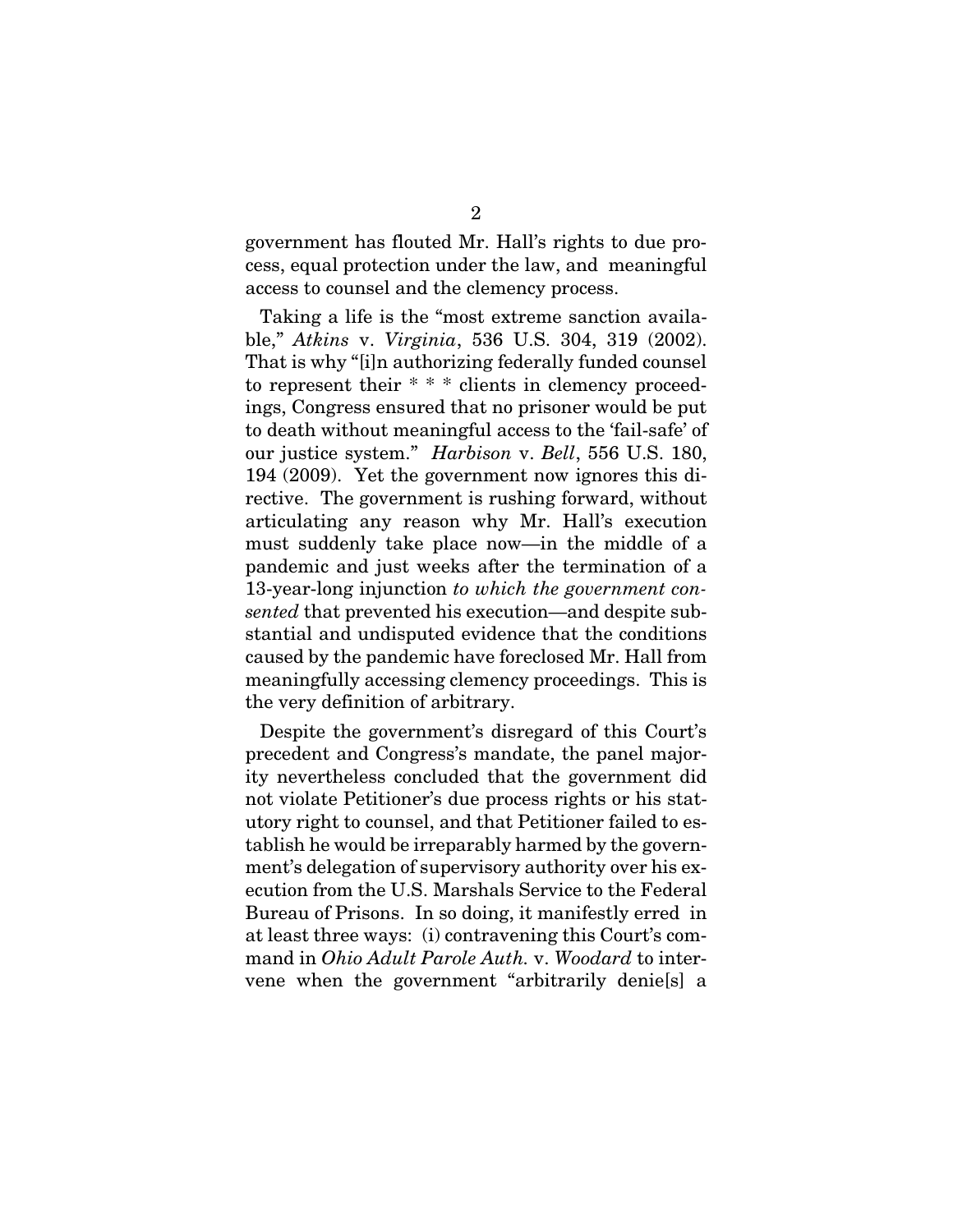prisoner any access to its clemency process," 523 U.S. at 289; (ii) summarily concluding, without consideration of the robust factual record Mr. Hall provided, that "Hall has benefitted from the representation of counsel sufficient to satisfy 18 U.S.C. § 3599," and (iii) failing to remedy the transfer of supervision of the sentence of death to the Federal Bureau of Prisons despite recognizing that action as a potential violation of federal law.

The petition should be granted.

#### OPINIONS BELOW

The D.C. Circuit's decision is attached to Petitioner's Appendix at Appendix A. Pet. App. 1a-7a. The District Court's order denying the preliminary injunction is attached to Petitioner's Appendix at Appendix D. Pet. App. 33a.

#### **JURISDICTION**

The D.C. Circuit entered judgment on November 19, 2020. Pet. App. 1a–7a. The mandate also issued on November 19, 2020. Pet. App. 8a–9a. This Court's jurisdiction is invoked under 28 U.S.C. § 1254(1).

#### STATUTORY AND CONSTITUTIONAL PROVISIONS INVOLVED

The Federal Death Penalty Act, 18 U.S.C. § 3596(a), provides:

A person who has been sentenced to death pursuant to this chapter shall be committed to the custody of the Attorney General until exhaustion of the procedures for appeal of the judgment of conviction and for review of the sentence. When the sentence is to be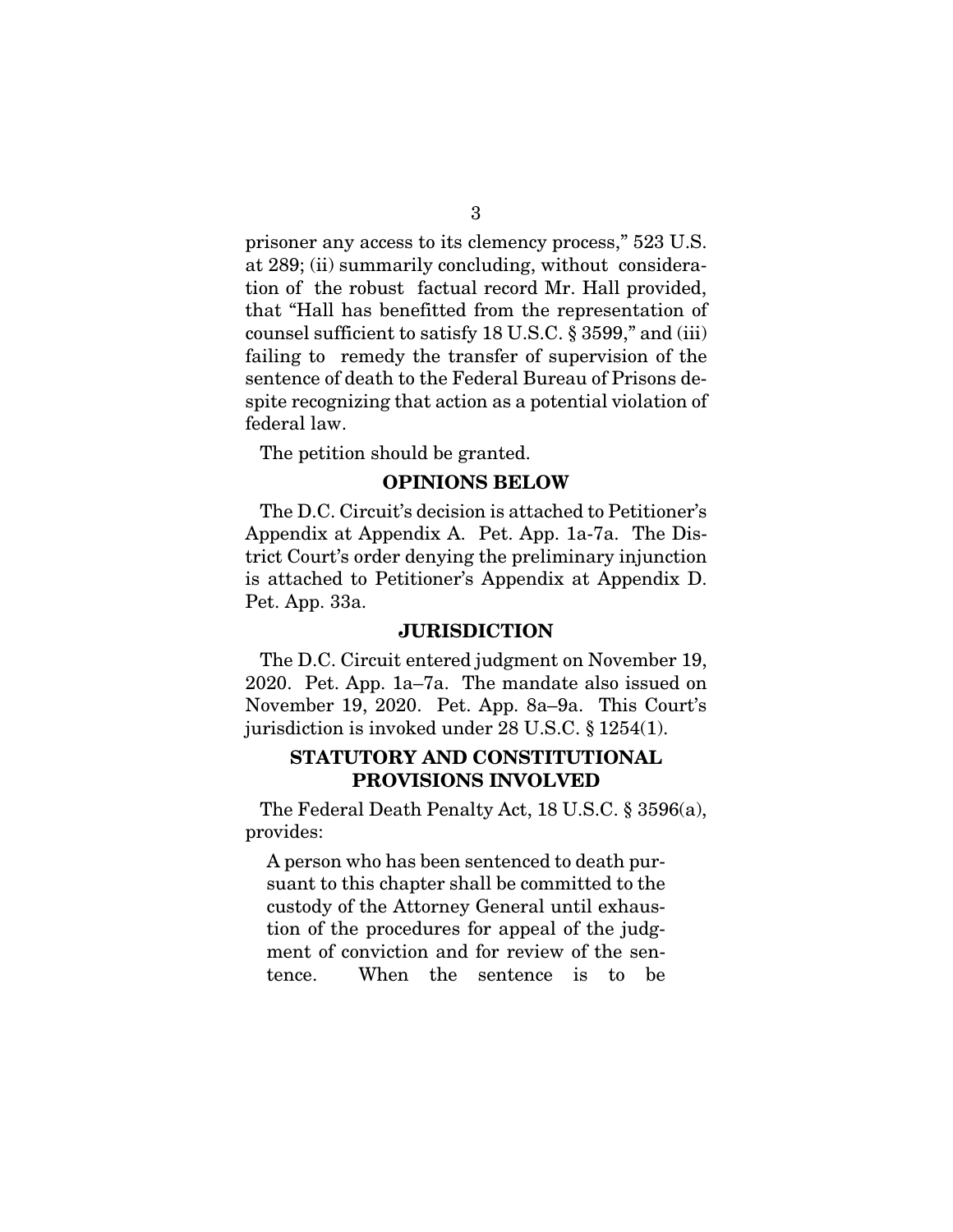implemented, the Attorney General shall release the person sentenced to death to the custody of a United States marshal, who shall supervise implementation of the sentence in the manner prescribed by the law of the State in which the sentence is imposed.

The USA Patriot Improvement and Reauthorization Act, 18 U.S.C. § 3599(e), provides:

Each attorney so appointed shall represent the defendant throughout every subsequent stage of available judicial proceedings, including \* \* \* all available post-conviction process \* \* \* and shall also represent the defendant in  $***$  proceedings for executive or other clemency as may be available to the defendant.

The Administrative Procedure Act, 5 U.S.C.  $§ 706(2)(A)-(C)$ , provides:

The reviewing court shall \* \* \* hold unlawful and set aside agency action, findings, and conclusions found to be \* \* \* in excess of statutory jurisdiction, authority, or limitations, or short of statutory right \* \* \*.

The Fifth Amendment to the U.S. Constitution, U.S. Const., amend. V provides:

No person shall  $***$  be deprived of life, liberty, or property, without due process of law.

The Sixth Amendment to the U.S. Constitution, U.S. Const., amend. VI provides:

In all criminal prosecutions, the accused shall \* \* \* have compulsory process for obtaining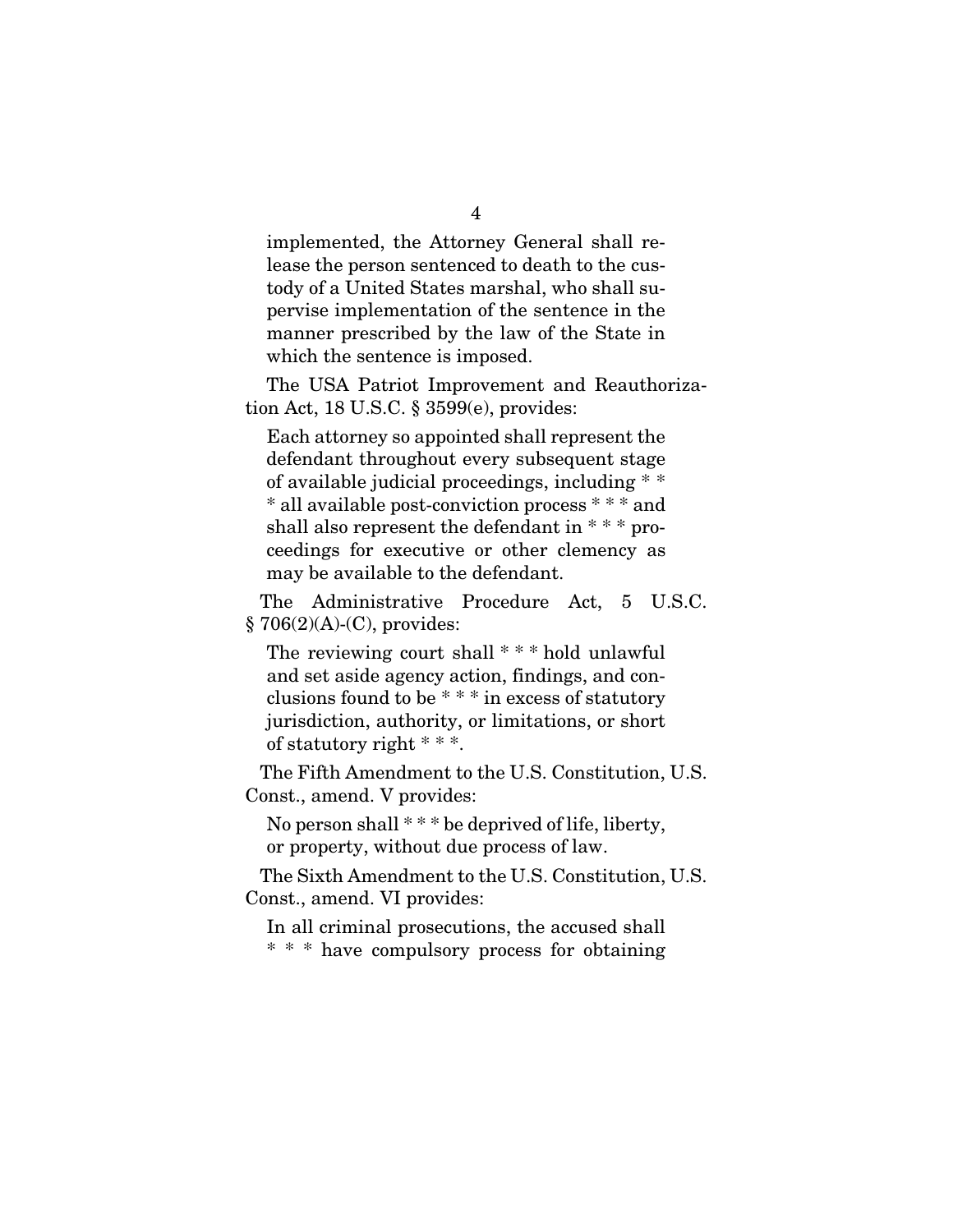witnesses in his favor, and to have the Assistance of Counsel for his defence.

#### **STATEMENT**

#### A. Statutory and Regulatory Background

#### i. 18 U.S.C. § 3599

In 1988, when Congress reinstated the federal death penalty, it also codified "enhanced rights of representation" for capital cases in federal courts. Anti-Drug Abuse Act of 1988, Pub. L. No. 100-690, § 7001(b), 102 Stat. 4181, 4387-88. Then codified at 21 U.S.C. § 848(q), these enhanced rights guaranteed automatic representation of counsel from the commencement of the federal proceeding through any execution. *Id.* at  $§ 7001(q), 102$  Stat. 4394. In particular, Congress guaranteed that defendants facing the federal death penalty would have a statutory right to counsel in "proceedings for executive or other clemency as may be available to the defendant." *Id*.

In 2006, 21 U.S.C. § 848 was repealed and replaced by 18 U.S.C. § 3599, "Counsel for financially unable defendants," as part of the USA Patriot Improvement and Reauthorization Act. Pub. L. No. 109-177, § 221, 120 Stat. 192 (2006). Section 3599 does not alter §  $848(q)$ 's provision that federal prisoners facing the death penalty are guaranteed counsel in "proceedings for executive or other clemency as may be available to the defendant." 18 U.S.C. § 3599(e).

This Court has since noted that "[i]n authorizing federally funded counsel to represent their state clients in clemency proceedings, Congress ensured that no prisoner would be put to death without meaningful access to the 'fail-safe' of our justice system."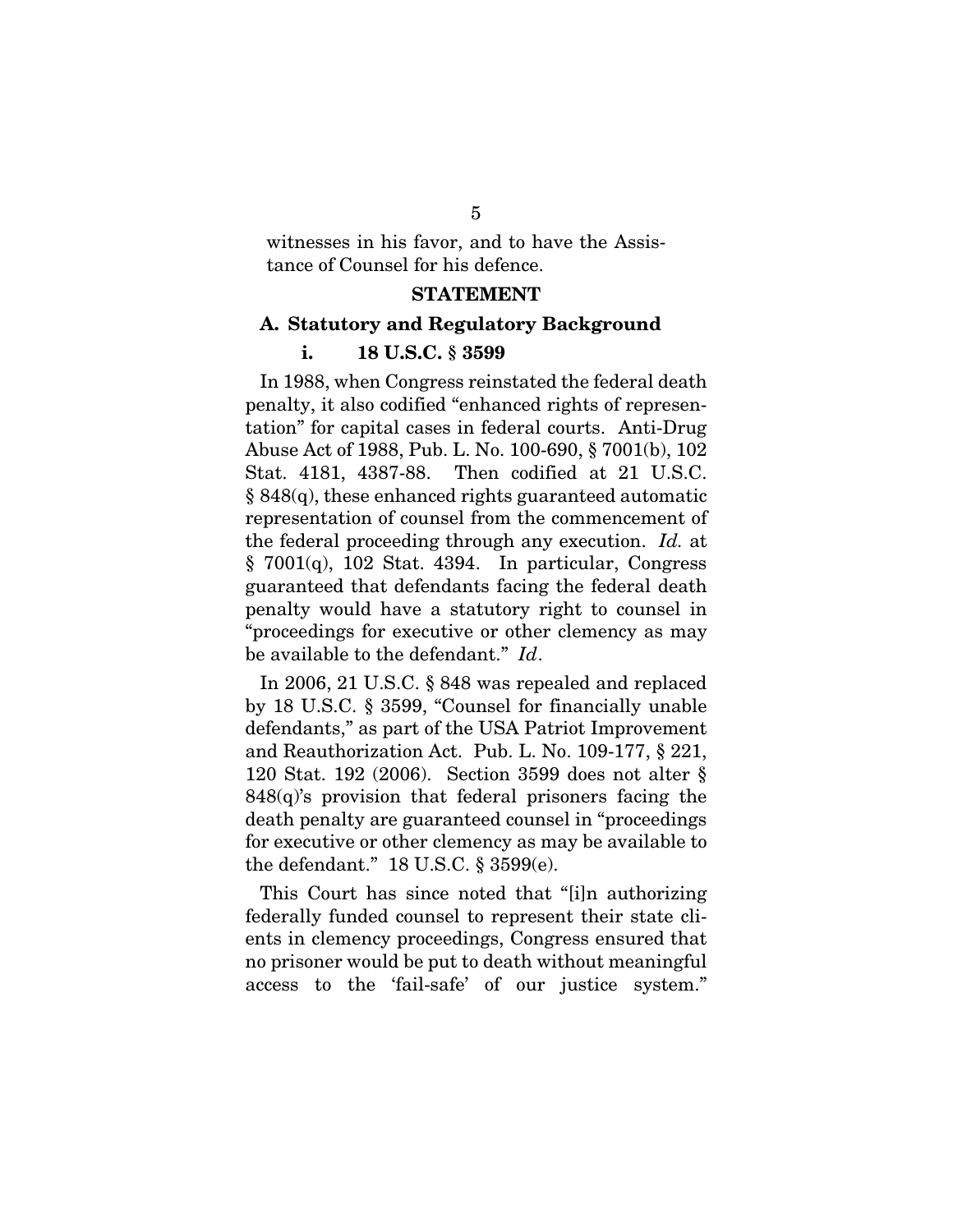*Harbison*, 556 U.S. at194. The same right applies to federal prisoners in pursuit of federal clemency. *See id*. at 186-187.

#### ii. 18 U.S.C. § 3596(a)

Until 1937, federal law mandated that the U.S. Marshals Service (USMS) carry out all federal executions. *See* An Act for the Punishment of Certain Crimes Against the United States, ch. 9, § 33, 1 Stat. 112, 119 (1790). In 1937, though Congress changed the manner by which federal executions would be conducted, it maintained its requirement that they be carried out by the USMS. 18 U.S.C. § 542 (1937) (the "1937 Act").

Statutory authority continues to rest with the U.S. Marshals Service today. In 1994, Congress passed the Federal Death Penalty Act ("FDPA"). *See* Violent Crime Control and Law Enforcement Act of 1994, Pub. L. No. 103-322, 108 Stat. 1796 (1994), codified at 18 U.S.C. §§ 3591-3598. The FDPA directed "a United States Marshal [to] supervise implementation of the sentence." 18 U.S.C. § 3596(a).

The Department of Justice ("DOJ") understood that the 1994 FDPA placed the authority to carry out executions in the hands of the USMS and not the Attorney General or the Federal Bureau of Prisons ("BOP"). In a 1994 memo, the USMS General Counsel wrote that "the most notable aspect [of the FDPA] for the Marshals Services is our responsibility in implementing the Federal sentence." Memo. from Deborah Westbrook to Dir. Gonzalez 2 (Sept. 9, 1994).<sup>1</sup> DOJ

<sup>1</sup> *Available at*: https://files.deathpenaltyinfo.org/documents/United-States-Marshals-Federal-Execution-Documents.pdf at 20.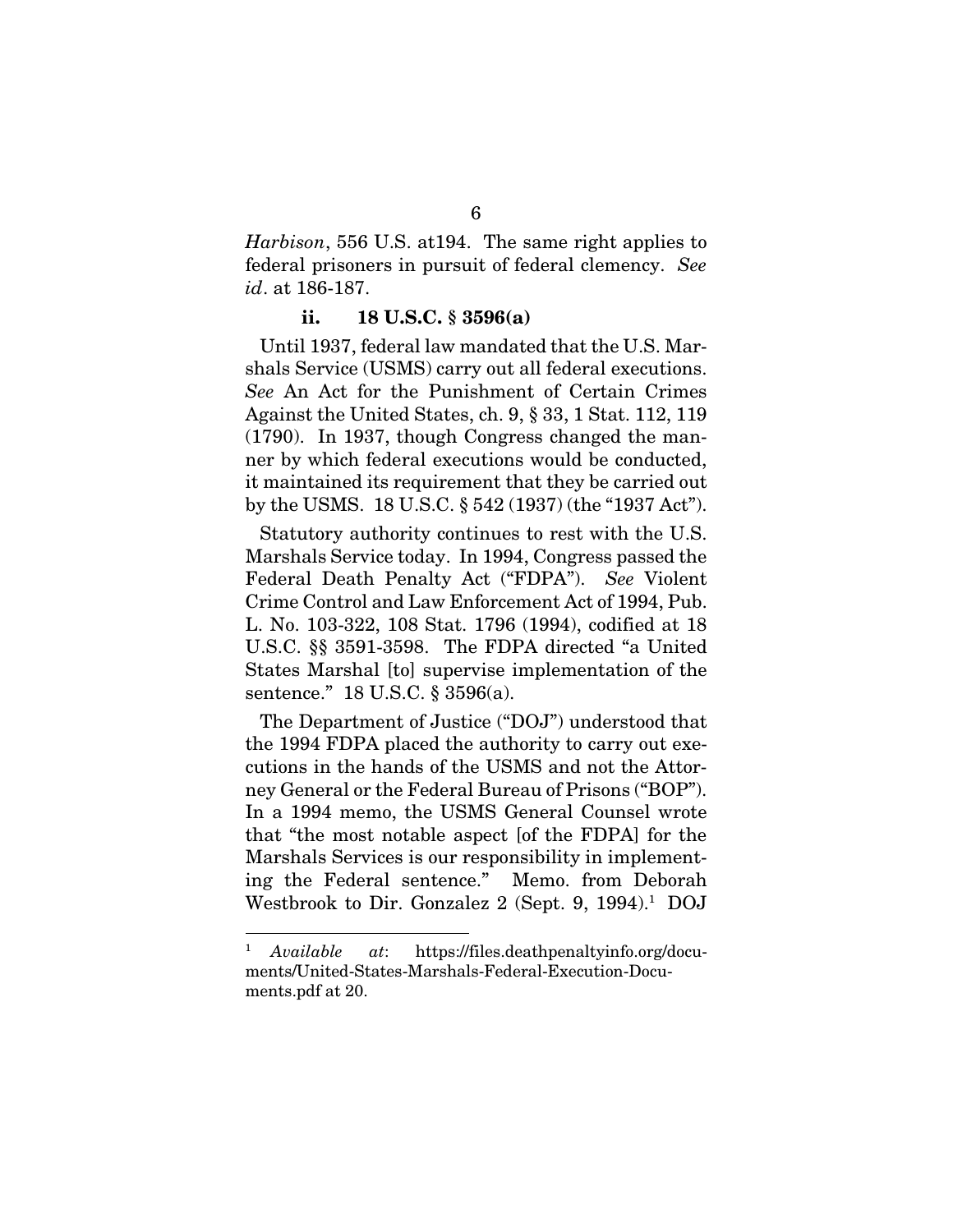has since asked Congress several times to amend the FDPA to grant BOP authority to perform executions but Congress has consistently rejected those overtures. *See e.g.*, H.R. 1087, 105th Cong. (1997); H.R. 851, 110th Cong. (2007).

#### iii. The Bureau of Prisons' Execution Protocol

In 1993, the BOP issued an execution protocol manual governing federal executions, which required the Warden of USP Terre Haute to provide at least ninety days' notice of a planned execution to a federal death row prisoner in advance of the scheduled execution date. The protocol was reissued various times between 1993 and 2019, and each time, the ninety-day minimum notice guarantee remained unchanged.

On July 25, 2019, DOJ announced that after a nearly two-decade hiatus, it would restart federal executions pursuant to a revised BOP execution protocol (the "2019 Protocol"). Although the FDPA authorized the USMS to carry out death sentences, the 2019 Protocol purported to reassign that statutorily guaranteed authority to the BOP. Again, the ninety-day minimum notice period persisted.

Though the ninety-day notice guarantee has been in effect from 1993 through 2020, in practice, the BOP's minimum notice guarantee has been much longer. Between January 2001 and August 2020, the BOP had never provided a notice period of less than 120 days for an initial execution date.

On July 21, 2020, BOP revised its execution protocol, without explanation, to substantially shorten the required notice period to just fifty days, with the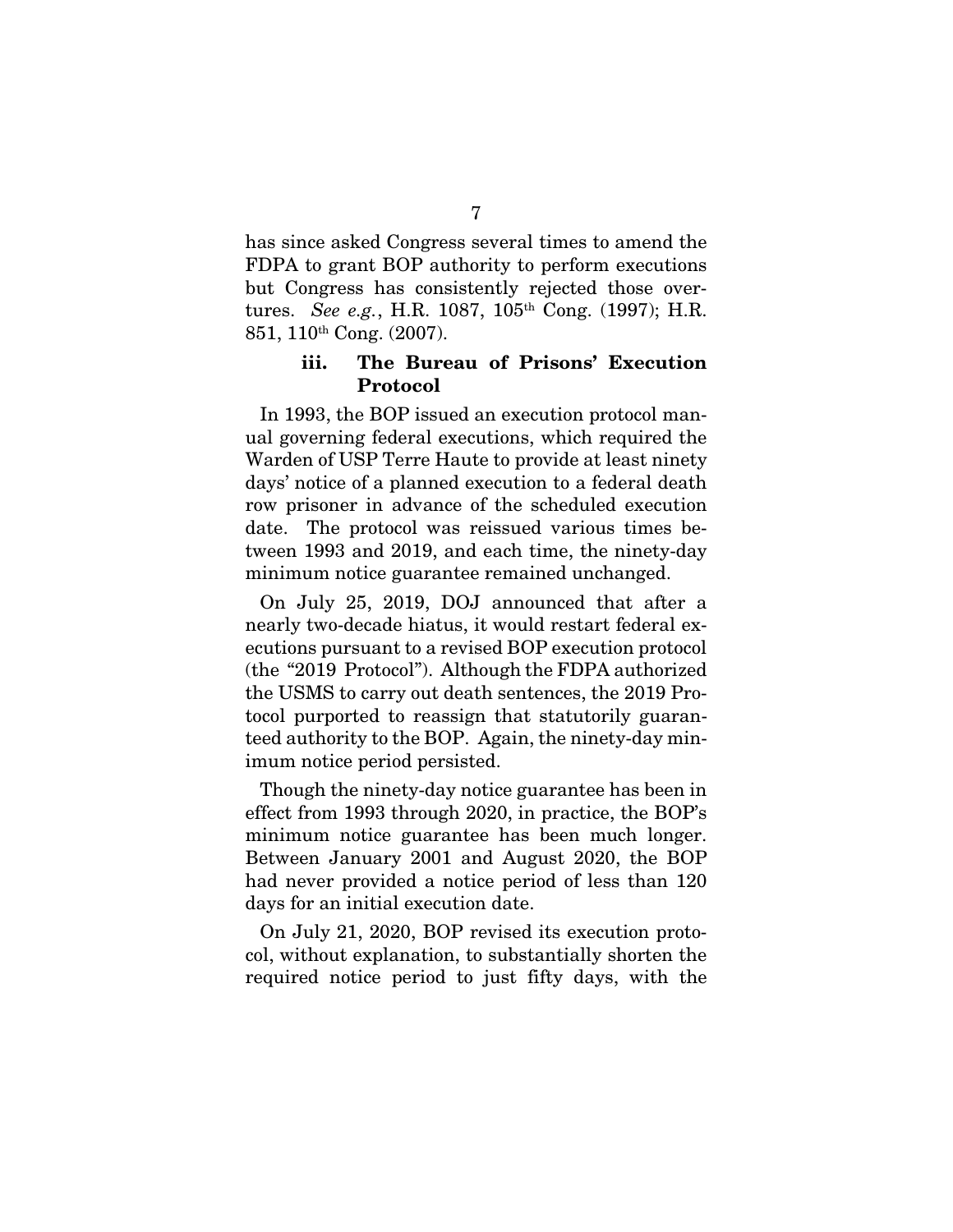added provision that the Warden had discretion to provide as little as twenty days' notice.

#### B. Factual and Procedural History

1. In 1995, Mr. Hall was tried on counts of (a) kidnapping in which a death occurred; (b) conspiracy to commit kidnapping; (c) traveling in interstate commerce to promote possession of marijuana with intent to distribute; and (d) using and carrying a firearm during a crime of violence. Mr. Hall, who is Black, was convicted on all counts by all-White jury and sentenced to death pursuant to the Federal Death Penalty Act of 1994. One of the prosecutors who picked that all-White jury was Assistant United States Attorney Paul Macaluso who, years after Mr. Hall's trial and § 2255 proceedings concluded, was found by this Court in *Miller-El* v. *Dretke*, 545 U.S. 231 (2005) to have violated *Batson* by striking Black jurors based on their race. The Fifth Circuit subsequently concluded that Macaluso had also violated *Batson* in another case, *Reed* v. *Quarterman*, 555 F.3d 364 (5th Cir. 2009).

Mr. Hall appealed his conviction, which the Fifth Circuit affirmed and denied rehearing on October 1, 1998. *United States* v. *Hall*, 152 F.3d 381 (5th Cir. 1998). This Court declined to review. *Hall* v. *United States*, 526 U.S. 1117 (1999).

In May 2000, Mr. Hall moved to vacate his conviction and sentence pursuant to 28 U.S.C. § 2255 in the District Court. In June 2002, after the district court denied multiple discovery motions, he filed an amended motion to vacate, which he then amended once more in September 2002. Mr. Hall raised nine issues in his second amended motion to vacate. Mr.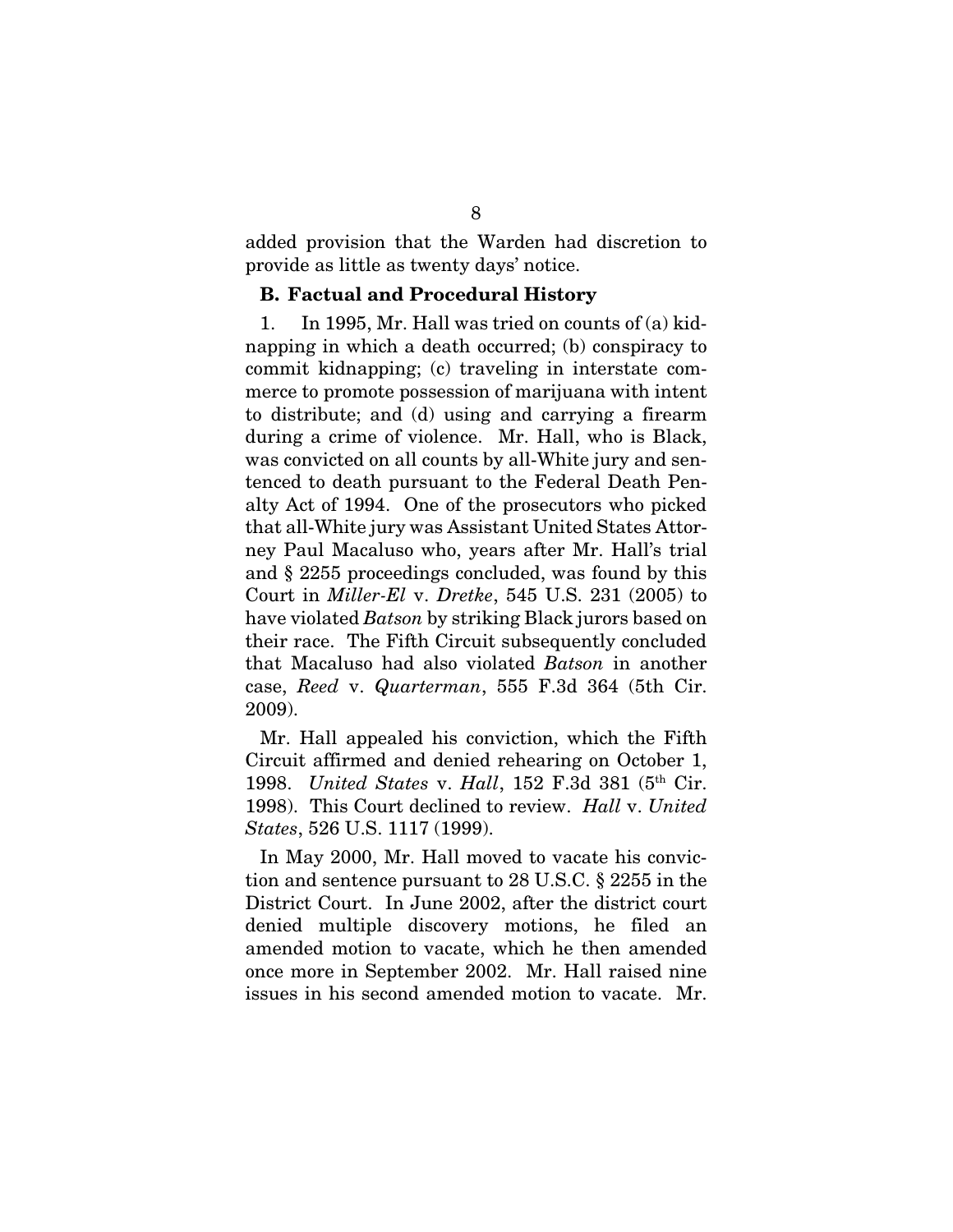Hall did not raise Macaluso's history as a *Batson* violator because that information was not yet reasonably knowable; neither *Miller-El* nor *Reed* had been decided.

2. After Mr. Hall's initial § 2255 proceedings concluded, he intervened in a pending civil action brought by other federal death row prisoners challenging the legality of the BOP's lethal injection protocol. Mot. to Intervene, *Roane* v. *Gonzales*, No. 1:05-cv-02337-TSC (D.D.C. Apr. 27, 2007), ECF No. 38. With the government's consent, the district court entered a preliminary injunction barring Mr. Hall's execution, which remained in place for more than thirteen years, from June 2007 until September 2020. *See* Order *Roane* v. *Gonzales*, No. 1:05-cv-02337-TSC, ECF No. 68.<sup>2</sup> On September 20, 2020, that injunction was vacated upon a motion by the government. *In the Matter of Fed. Bureau of Prisons' Execution Protocol Cases*, No. 19-mc-145 (TSC), 2020 WL 5594118 at \*19 (D.D.C. Sept. 20, 2020). Just ten days later, on September 30, 2020, DOJ announced that "Attorney General William P. Barr [had] directed the Federal Bureau of Prisons to schedule the execution of Orlando Cordia Hall \* \* \* "<sup>3</sup>

<sup>2</sup> Mr. Hall's claims were consolidated with those of other federal death row prisoners in 2019. *See In the Matter of Fed. Bureau of Prisons' Execution Protocol Cases*, No. 19-mc-145- TSC (D.D.C.).

<sup>3</sup> Press Release No. 20-1,034, Execution Scheduled for Federal Death Row Inmate Convicted of Murdering a Child, Dep't of Justice (Sept. 30, 2020), https://www.justice.gov/opa/pr/execution-scheduled-federal-death-row-inmate-convicted-murdering-child.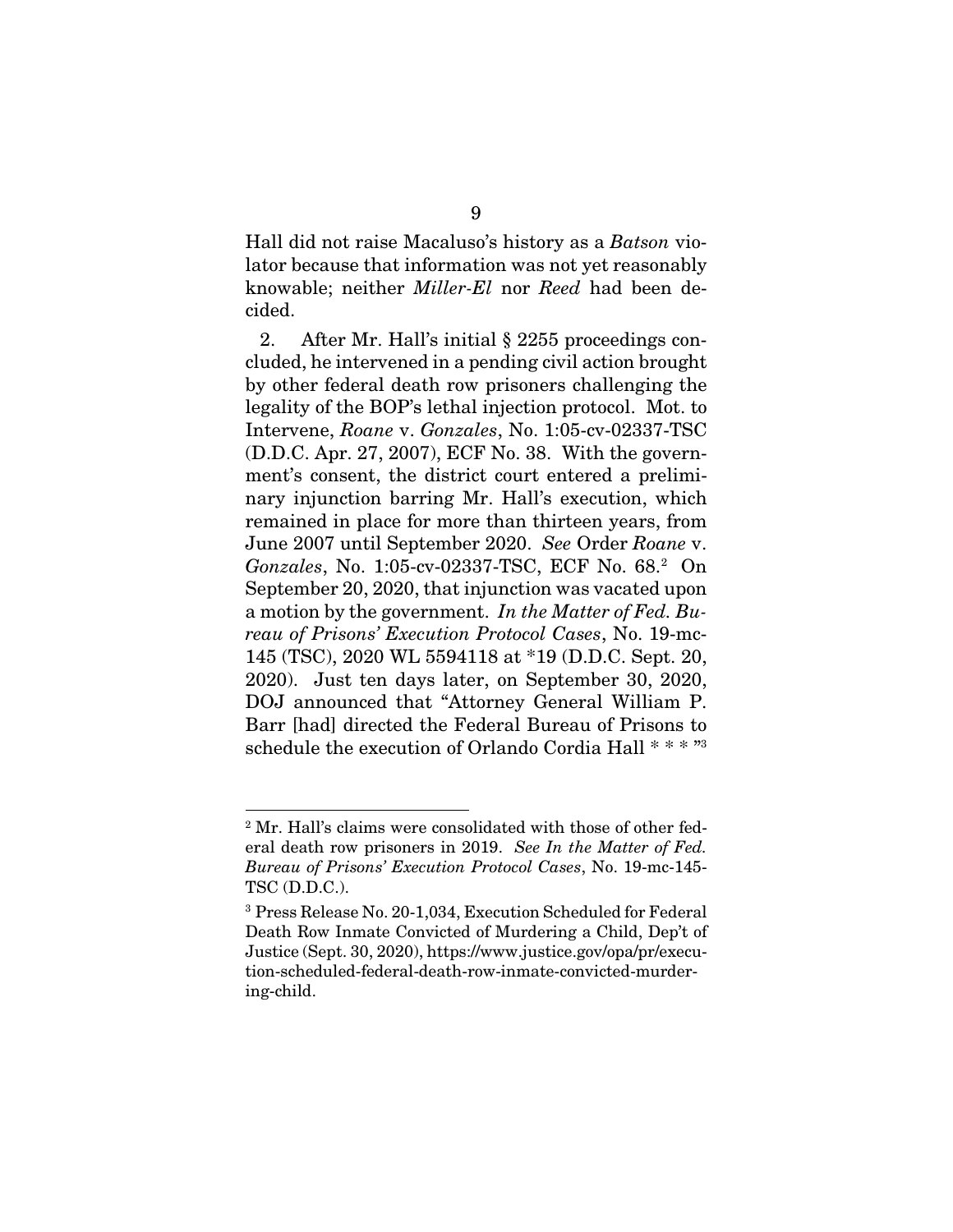Mr. Hall's execution was scheduled for November 19, 2020—exactly 50 days after he received notice. *See id.*

3. The scheduling of Mr. Hall's execution triggered a 30-day deadline to file a clemency petition and an additional 15-day period in which to file any supporting evidence. This 45-day period was marked by a dramatic surge in COVID-19 cases, hospitalizations, and death in the United States. For example, on October 30—the day Mr. Hall's clemency petition technically became due—the United States hit its highest daily number of coronavirus cases since the pandemic began, recording at least 99,000 new infections. CDC COVID Data Tracker, Ctr. for Disease Control and Prevention (Nov. 18, 2020), https://covid.cdc.gov/covid-data-tracker/#trends\_dailytrendscases ("CDC Daily Tracker").

4. Due to the pandemic, Mr. Hall's counsel have been unable to conduct an adequate clemency investigation without putting their health and safety—as well as the health and safety of their families, witnesses, and others—at serious risk.

At the core of Mr. Hall's effort to obtain a reprieve and a commutation of his sentence lie the following questions: What was Mr. Hall's culpability relative to that of his codefendants, of whom he is now the only one to face the death penalty? Do any circumstances in his upbringing or background—like the fact that he was sexually assaulted as a child, *see* Pet. App. 40a– 41a—help provide mitigating context for his actions? Can he be safely incarcerated if his life is spared? Given his involvement in an admittedly outrageous crime, is he remorseful for the shocking loss he inflicted on the victim's loved ones? And what positive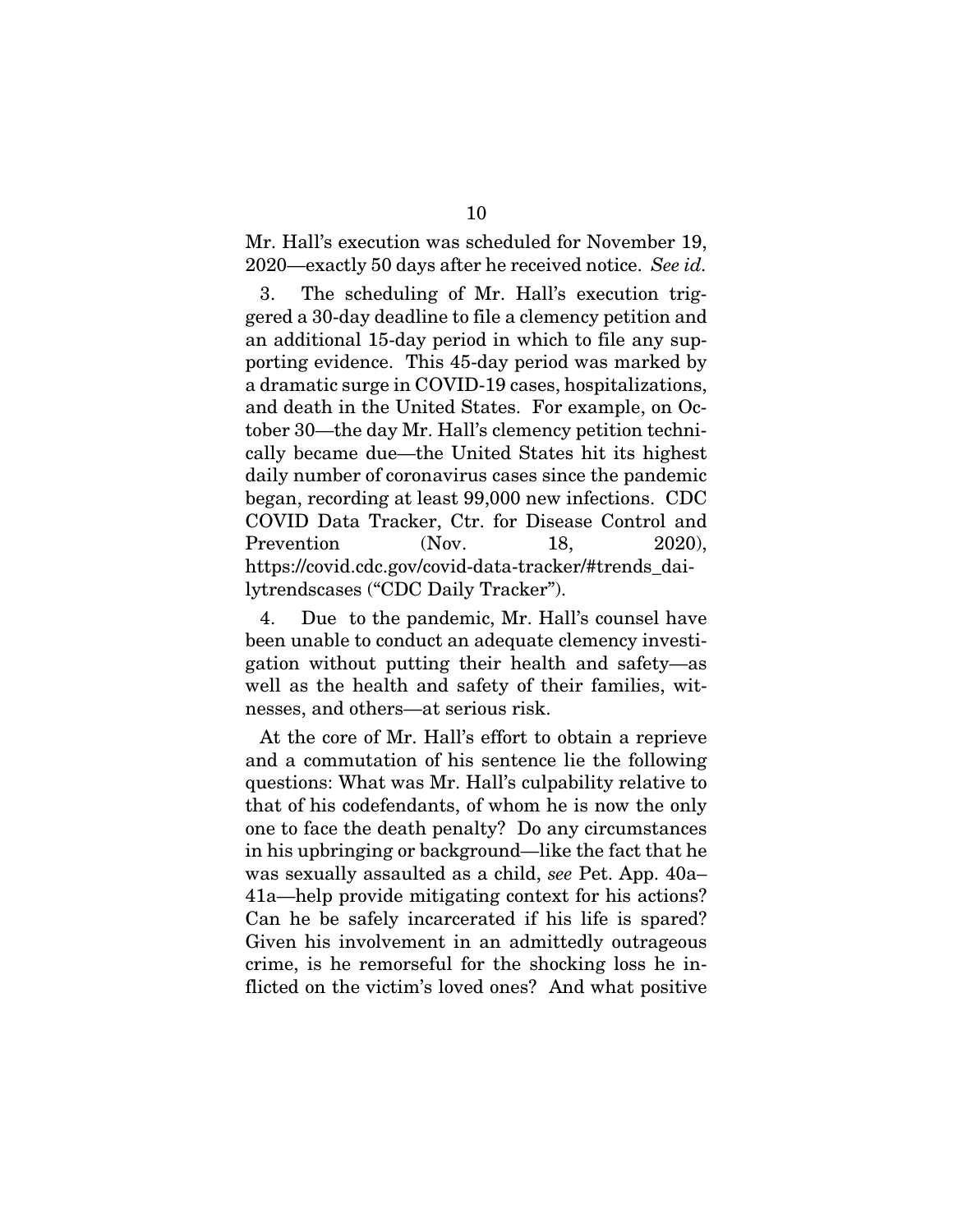value does Mr. Hall's life still possess, such that it should be preserved? Gathering evidence to answer those questions—whether from first-person witness accounts, documents, or other sources—is counsel's task in pursuing clemency.

Pursuing these avenues requires investigation. To explore issues of relative culpability, for example, counsel must interview Mr. Hall's codefendants.<sup>4</sup> To take another example, to rebut the jury's prediction that Mr. Hall would pose too great a threat of violence in custody to risk sparing his life, counsel need to interview the witnesses, many of them corrections professionals, who can corroborate Mr. Hall's remarkably successful adjustment to confinement in prison, where he has proven altogether non-violent and compliant. *Id*. at 41a-43a. And with respect to the value Mr. Hall's life brings to his large extended family and network of friends, there are numerous witnesses who can describe how Mr. Hall "relates to family members, how he shares joy at their successes and commiserates with their failures, and how he helps provide a steady source of love and understanding for his children as

<sup>4</sup> One of these co-defendants gave multiple detailed statements to the authorities without ever suggesting that Mr. Hall had taken part in sexually assaulting the victim, only to add that allegation after repeated interrogations. *See* Pet. App. 37a-38a. While Mr. Hall's post-conviction proceedings were pending, that co-defendant remained in prison and vulnerable to retaliation. *Id*. at Pet. App 45a-46a. Now out of prison for good (which was not the case until this spring, when the pandemic was already ravaging the United States), he could well acknowledge that his trial testimony against Mr. Hall on this point was false—a crucially important admission for purposes of Mr. Hall's clemency effort. *Id*.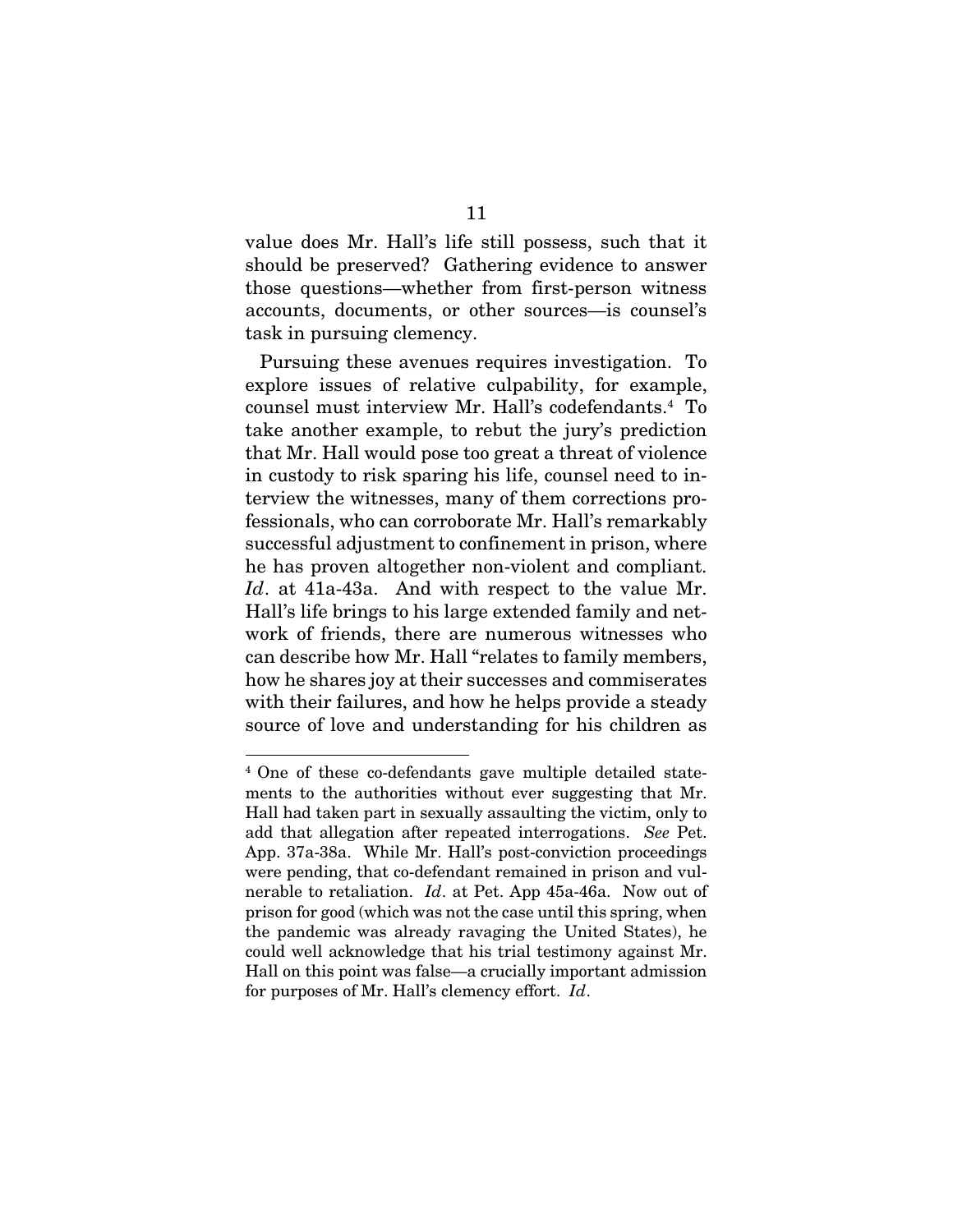they navigate their own lives as parents." *Id*. at 48a-49a; *see also id*. at 46a-49a (explaining counsel's view that "providing a detailed account of the very strong bonds [Mr. Hall] shares with his immediate and extended family, and the vital and positive role he plays in their lives" may be "the most significant—and significantly unfinished—task in fully developing a clemency application for Mr. Hall").

None of this investigation can be conducted remotely; instead, it must be pursued through *in-person* interviews with potential witnesses. This is so for several reasons.

First, such interviews are required by the professional standards and norms for capital defense, which counsel are duty-bound to respect. *See* Decl. of Dr. Elizabeth Vartkessian ¶ 11, No.1:20-cv-03814, *Hall* v. *Barr*, (D.D.C. Nov. 3, 2020), ECF No. 1-12 ("Vartkessian Decl.") ("The professional duty to investigate imposed by national standards for capital defense applies at every stage of the proceedings;" "reasonably effective counsel must \* \* \* undertake such investigation as part of whatever clemency proceedings may be available to the client, and to determine whether legal issues may remain to be litigated on the client's behalf after an initial round of appeals and post-conviction review"); *id*. ¶ 6 ("Prevailing national standards [for defending death penalty cases] require counsel or their representative to conduct mitigation interviews in person"); *id*. ¶ 9 ("While the [government's] decision to seek a death sentence is discretionary, the capital defense team's duty to adhere to prevailing professional standards at every stage of the proceedings, including in seeking clemency or in evaluating the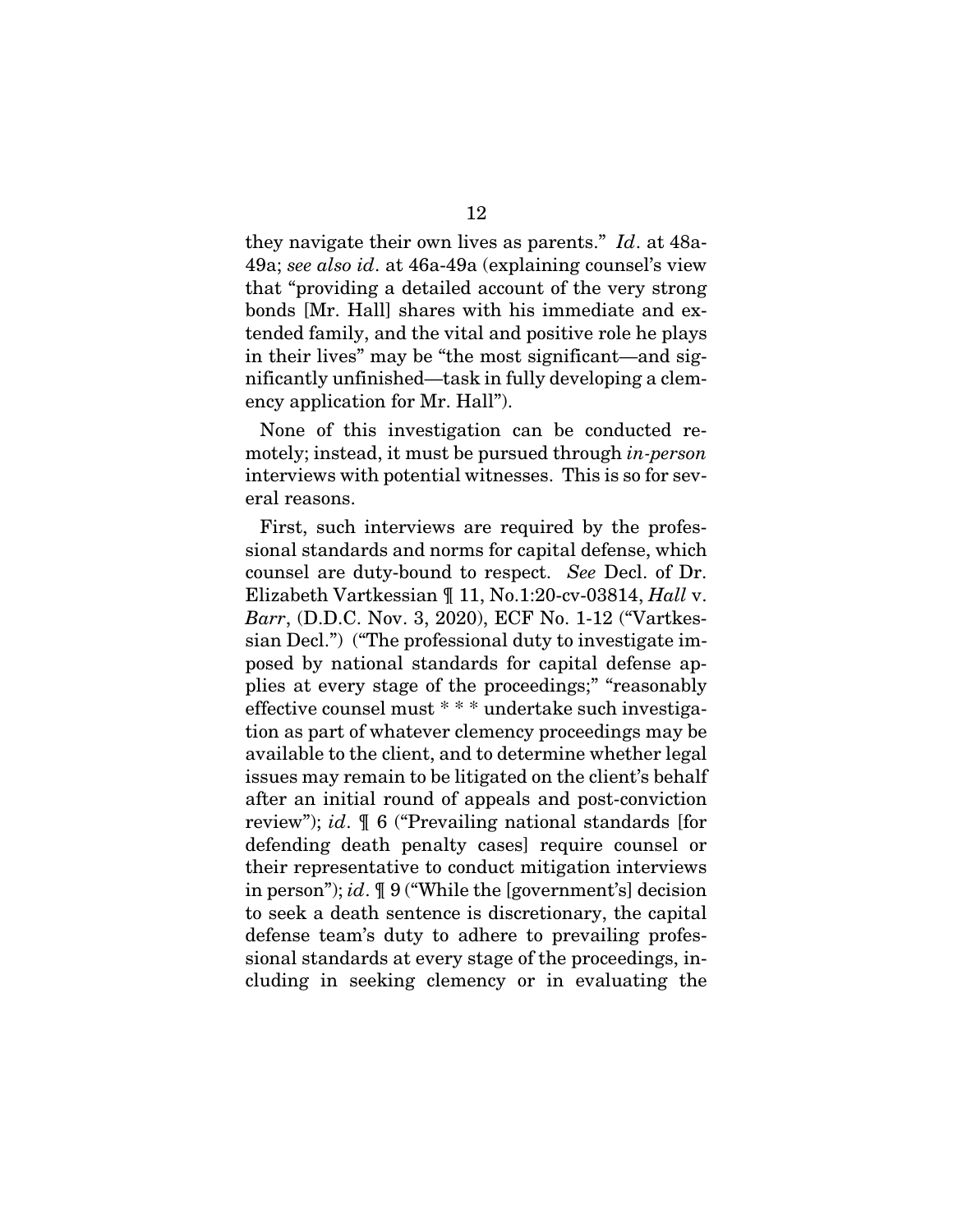prospects of emergency litigation on the eve of an execution, is not"); Decl. of Jeremy Schepers ¶ 2, No.1:20-cv-03814, *Hall* v. *Barr*, (D.D.C. Nov. 3, 2020), ECF No. 1-22, ("Schepers Decl.") (applicable national standards for the performance of the capital defense team mandate "[*i*]*n-person* interviews with witnesses") (emphasis added); *id*. at Ex. 1 to Schepers Decl.

Second, and perhaps more important, those prevailing professional norms require in-person contact with witnesses precisely because such contact has proven through long experience to be *what works*. "[S]haring of personal family memories \* \* \* requires that the defense team establish rapport, spending time with witnesses to earn their trust," and "[e]xperience teaches that this is the only route to eliciting the necessary family and social history information"—an "interpersonal, necessarily emotional process" that "cannot be accomplished except *in person*." *Id.* ¶ 4 (emphasis added); *see also*, *e.g*., Vartkessian Decl. at Appendix 2 ¶¶ 23–39 ("face-to-face in-person interviews" are indispensable to ensuring that the information obtained is accurate and complete).

Unfortunately, since spring the hazardous conditions imposed by the coronavirus pandemic have made, and continue to make, any such investigation entirely impossible. *See* Schepers Decl. ¶ 4 ("The spread of the virus led us to suspend in-person efforts to conduct typical (and necessary) fact and mitigation investigation activities that require in-person contact under the prevailing professional norms," in order to protect the health and safety "not only \* \* \* of our legal team, but also of those witnesses with whom they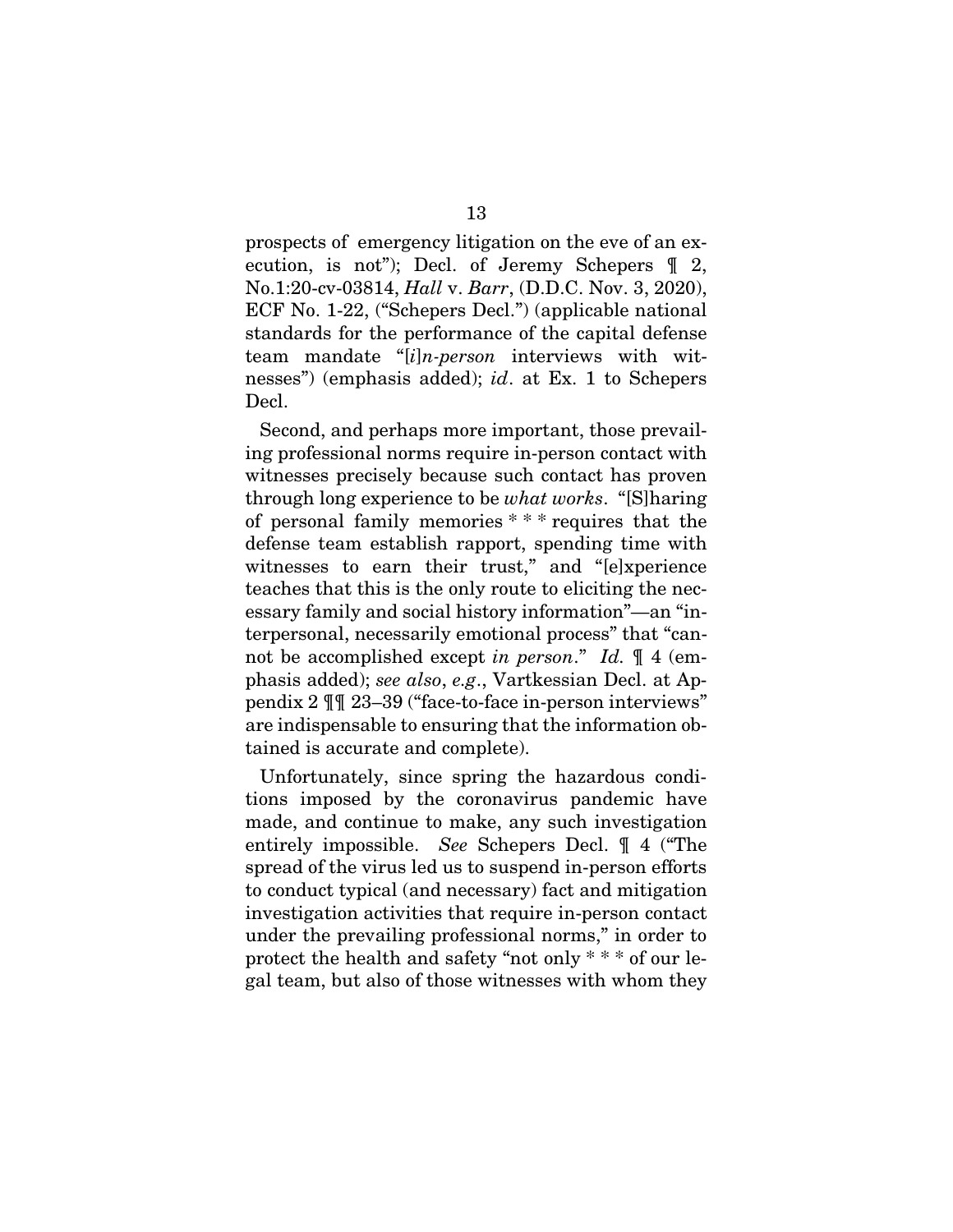might come in contact"). As one extensively credentialed expert put it, the necessary investigation into the client's background "cannot proceed in a pandemic without violating minimum standards of performance," and presently "cannot \* \* \* be done in a manner that is safe for both witnesses and capital defense team members." Vartkessian Decl. ¶ 10.

Reflecting the urgent health risks associated with conducting in-person investigation during the pandemic, capital defense organizations in Texas (where much of the Hall clemency investigation would take place), *see* Pet. App. 38a-40a, have suspended all such activities until the pandemic is brought under control. *See* Decl. of Tivon Schardl ¶¶ 4–5, No.1:20-cv-03814, *Hall* v. *Barr*, (D.D.C. Nov. 3, 2020), ECF No. 1-14 (no in-person investigation by employees of the Capital Habeas Unit of the Federal Public Defender for the Western District of Texas until the pandemic abates); Schepers Decl. ¶¶ 4–5 (same, for the corresponding unit of the Northern District federal public defender); Decl. of Randi Chavez ¶¶ 3-4, No.1:20-cv-03814, *Hall*  v. *Barr*, (D.D.C. Nov. 3, 2020), ECF No. 1-13 (same, for the nonprofit law office Texas Defender Service); Decl. of Benjamin B. Wolff ¶¶ 5-6, No.1:20-cv-03814, *Hall* v. *Barr*, (D.D.C. Nov. 3, 2020), ECF No. 1-16 (same, for the Texas State Office of Capital and Forensic Writs).

And the task of conducting an adequate clemency investigation in this case—which, all told, would require Mr. Hall's counsel to travel by airplane to states including Arkansas, Louisiana, Missouri, Texas, and Wisconsin—is made all the more impossible by the fact that both of Mr. Hall's long-time counsel face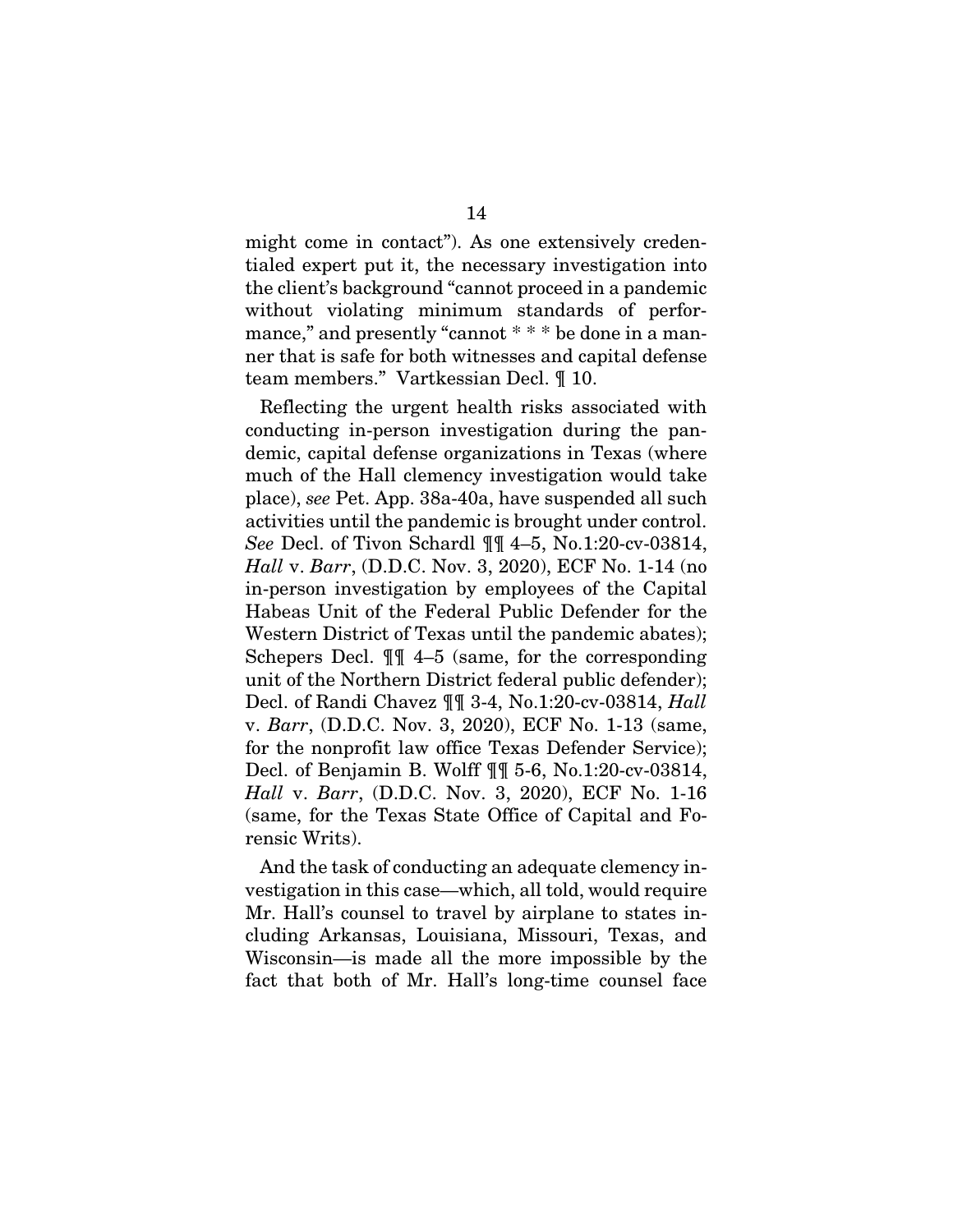particular risks with respect to COVID-19. Ms. Widder was previously hospitalized with tuberculosis and has several other underlying health conditions that increase her risk of serious illness or death. Pet. App. 55a-62a. She is also the sole caregiver for her twelveyear-old daughter who also suffers from an underlying health condition. *Id.* at 62a. Any risk of exposure to Ms. Widder will also risk the health and safety of her daughter. *Id*. Mr. Owen suffers from several medical conditions that increase his risk of serious illness or death, as does his wife. *Id.* at 51a-52a. Current CDC Guidelines discourage all travel, but especially for persons with underlying health conditions or family members with underlying health conditions, such as Ms. Widder and Mr. Owen.

The government has not contested any of these facts. The panel ignored them entirely (as did the district court); neither of the decisions even acknowledges any of this robust evidence that Mr. Hall presented in support of his claims.

5. Due to the conditions created by the pandemic, and the clear impossibility of conducting a safe and adequate clemency investigation in just 45 days during a surging pandemic, Ms. Widder and Mr. Owen wrote to the pardon attorney to request a reprieve of Mr. Hall's execution date. *See* Ltr. from Robert Owen & Marcia Widder, Counsel for Orlando Hall, to Hon. Rosalind Sargent-Burns, Acting Pardon Attorney, U.S. Dep't. of Just. & Hon. Pat Chipollone, White House Counsel (Oct. 30, 2020).<sup>5</sup>

<sup>5</sup> *Available at Hall* v. *Barr*, No. 20-3184 (D.D.C. Nov. 3, 2020), ECF No. 1-18.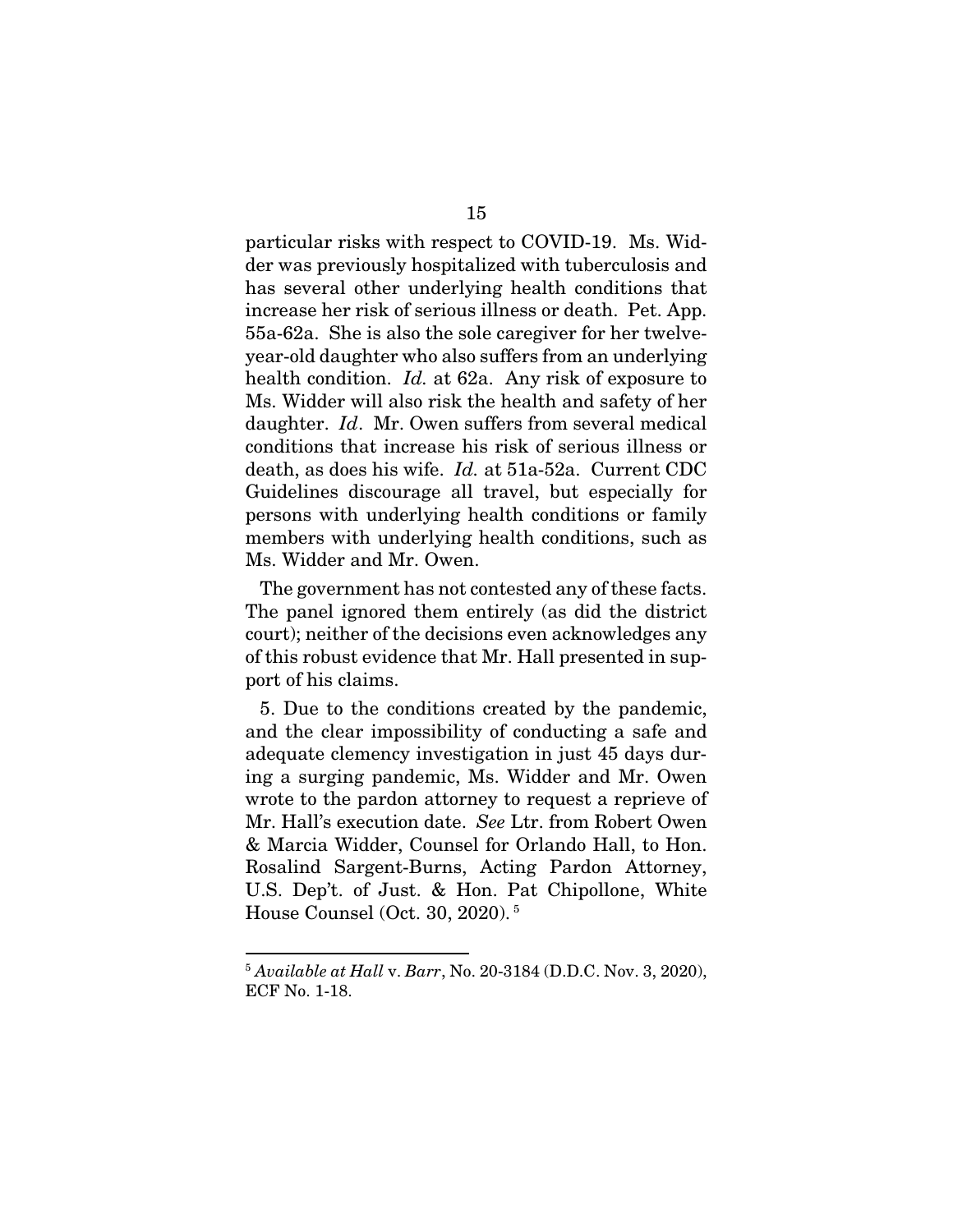The automated reply to Mr. Owen's email explained that the decision process is "extremely lengthy due to the volume of matters pending and the need to carefully examine and investigate all requests and supporting documentation" and that it thus can take "1- 3 months" for petitions to be accepted for review. *See* E-Mail Corr., *Hall* v. *Barr*, No. 1:20-cv-03184-TSC (D.D.C. Nov. 3, 2020), ECF No. 1-19.

On November 2, Mr. Owen received further communications from the Office of the Pardon Attorney ("OPA"), who stated that OPA had no authority to reprieve, withdraw, or reschedule Mr. Hall's execution date, but could instead convert Mr. Owen's October 30 letter to a commutation petition, accept evidence through November 14, and conduct a telephonic hearing during the week of November 2. *See* E-Mail Corr., *Hall* v. *Barr*, No. 20-3184 (D.D.C. Nov. 3, 2020), ECF No. 1-20. In other words, the "process" the government offered Mr. Hall included: (i) 30 days to conduct a clemency investigation and prepare a clemency investigation, which began running amidst the worst public health crisis of all time and days after a 13-year long injunction sparing Mr. Hall from execution was lifted; (ii) a hearing a few days after that petition would have been due, but before any supporting evidence would have been received; and (iii) a total of five days—two of which were a Saturday and a Sunday for OPA to "carefully examine and investigate" Mr. Hall's plea for mercy and make an informed recommendation to the president.

Thereafter, Mr. Hall brought suit and sought a preliminary injunction barring his execution until such time as he and his counsel could safely conduct the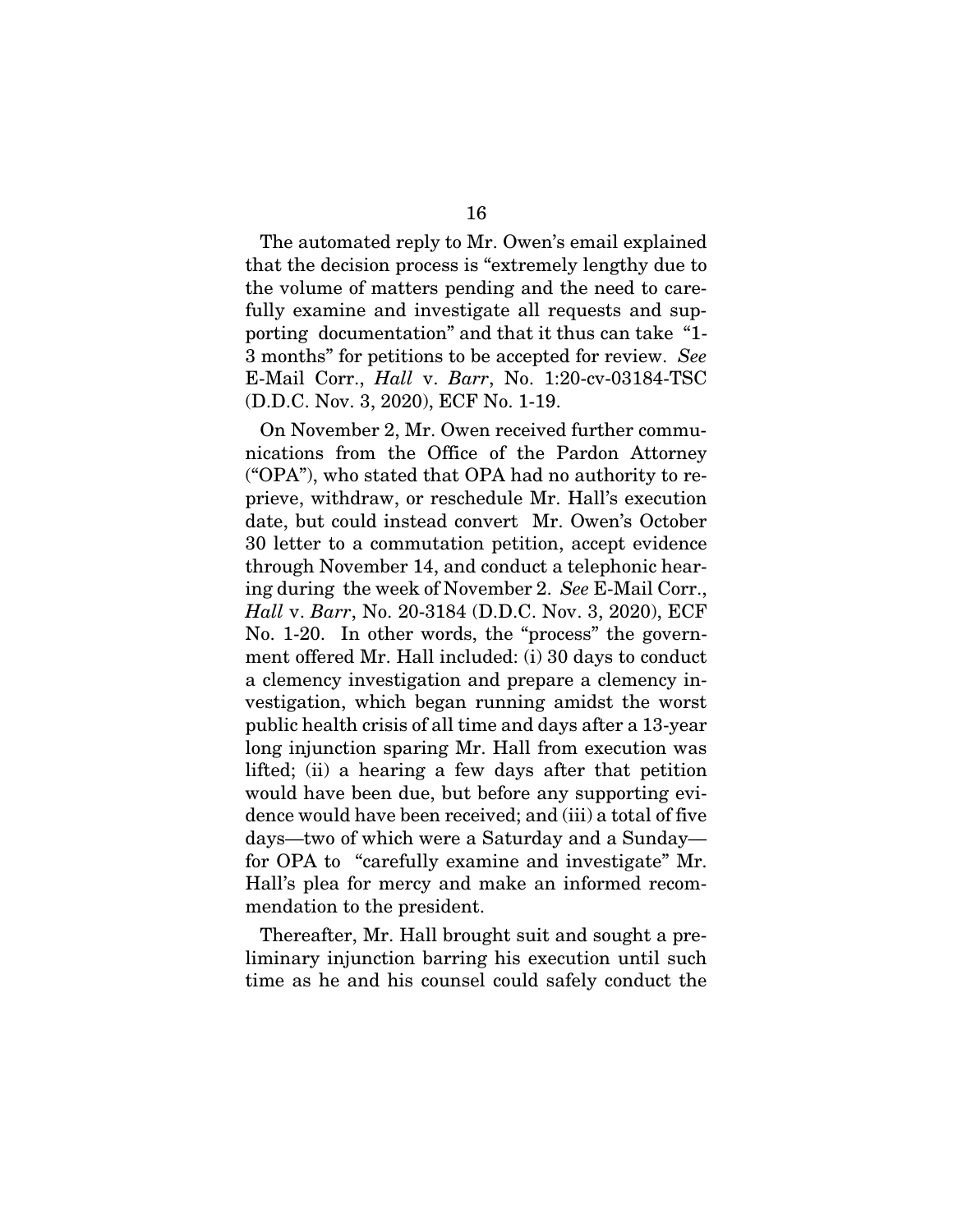necessary interviews and investigation to meaningfully access the clemency process. *See* Memo. in Supp. of Mot. for TRO & Prelim. Inj., *Hall* v. *Barr*, 1:20-cv-03184-TSC, ECF No. 3-1 (D.D.C. Nov. 3, 2020).

The district court denied his motion for a preliminary injunction on the basis that he had not shown a likelihood of success on the merits. *See* Pet. App. 15a.

A panel of the D.C. Circuit affirmed, finding that (i) Mr. Hall's due process rights were satisfied because he was offered the opportunity to file a clemency petition, even though the combination of the pandemic and the government's arbitrary truncation of the notice period made it impossible to conduct any investigation that would have informed such a petition; (ii) Mr. Hall's statutory right to counsel under 18 U.S.C. § 3599 was satisfied because Mr. Hall was technically represented by counsel (again, ignoring the conditions of the pandemic that hamstrung this counsel from meaningfully pursuing clemency in any way); and (iii) while recognizing that it was debatable whether the BOP's arrogation of U.S. Marshal's authority to supervise the implementation of death sentences violated federal law, declining to reach the likelihood of success issue and instead finding that Mr. Hall had failed to link the BOP's supervisory role to irreparable harm. *See* Pet. App. 1a-7a.

#### REASONS TO GRANT THE PETITION

The case concerns whether the government may execute a federal prisoner after arbitrarily setting his execution date in the middle of a continually-worsening global pandemic and providing the shortest notification period in the history of the modern federal death penalty, such that his counsel have no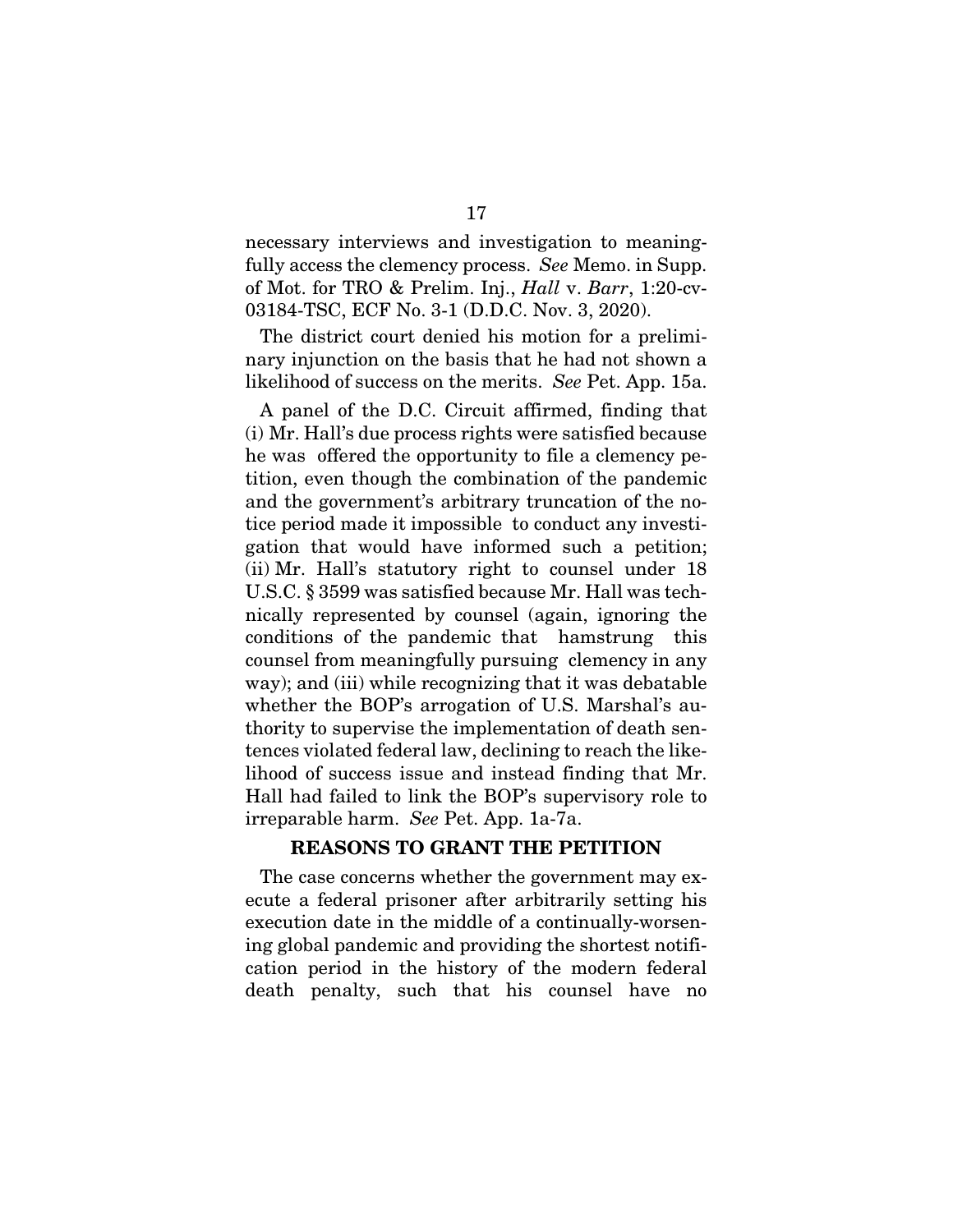meaningful ability to conduct the investigation and outreach necessary to submit an adequate clemency petition without risking the health and safety of themselves, their families, and others. In permitting the government to proceed, the panel has deprived Mr. Hall of his constitutionally and statutorily guaranteed rights to meaningfully access the clemency process and the assistance of his statutorily appointed counsel, and to due process in pursuing clemency. Additionally, the panel has allowed Mr. Hall to be executed, which would cause irreparable harm, in accordance with an Execution Protocol that constitutes *ultra vires* agency action in violation of the APA Certiorari is warranted.

#### I. THE DECISION BELOW IS MANIFESTLY INCORRECT.

#### A. The Panel Has Denied Mr. Hall Access To The Clemency Process In Violation Of His Due Process Rights.

Clemency proceedings are the "fail safe in our criminal justice system." *See Harbison* v. *Bell*, 556 U.S. 180, 192 (2009). They operate as the remedy for "preventing miscarriages of justice where judicial process has been exhausted." *Herrera* v. *Collins*, 506 U.S. 390, 411-12, 113 (1993). And given their value, this Court has held that the Due Process Clause guarantees prisoners two fundamental rights with regard to this "fail safe": (1) meaningful access to the clemency process, and (2) at least some "procedural safeguards" in clemency proceedings. *Ohio Adult Parole Authority* v. *Woodard*, 523 U.S. 272, 289 (1998) (O'Connor, J., concurring in part and concurring in the judgment). *See*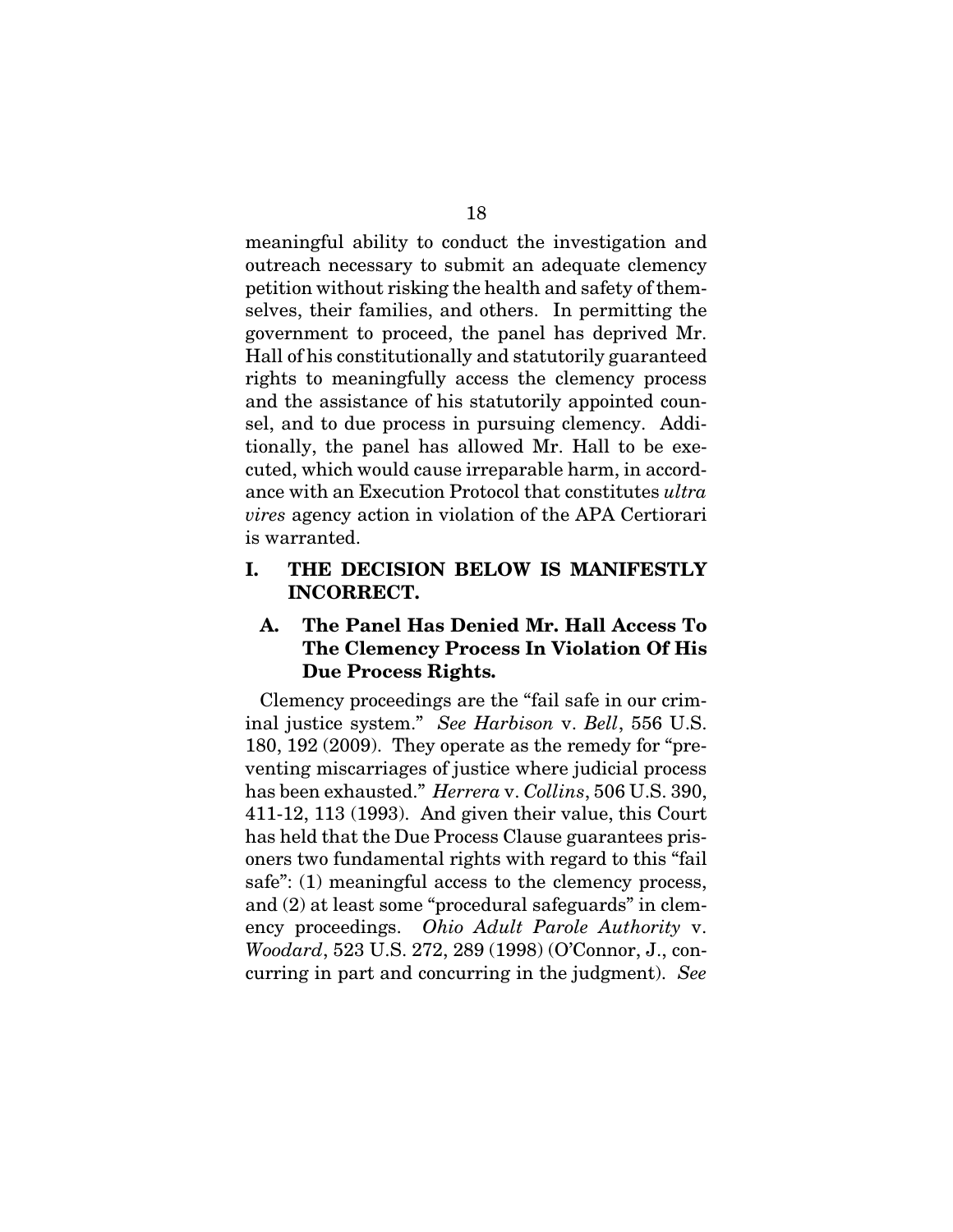*also* Pet. App. 16a (acknowledging that Justice O'Connor's opinion in *Woodard* is controlling authority, and that the government has not contested this point).

Despite this Court's instruction, the panel below allowed the second guarantee to swallow the first, concluding that as long as *some* process is offered, that necessarily means adequate access.

That conclusion was manifestly erroneous. The government may not have caused the pandemic, but it made the decision to set Mr. Hall's execution in the midst of a surging global health crisis, and on the fastest timetable in the history of the modern federal death penalty. No one—not the government nor either court below—has contested that the pandemic conditions have prevented Mr. Hall's counsel from conducting any clemency-related investigation in the days since Mr. Hall's execution was set. They unquestionably have. That is perhaps best exemplified in the fact that counsel to another federal prisoner scheduled for execution did attempt some investigation despite the pandemic and became infected by and severely ill with COVID-19, rendered entirely unable to continue work on their client's behalf. *See* Decl. of Kelley J. Henry ¶¶ 3-10, *Hall* v. *Barr*, No. 1:20-cv-03184-TSC (D.D.C. Nov. 11, 2020), ECF No. 18-1. And without being able to conduct the investigation necessary to develop his bases for mercy, the clemency process has been emptied of any value.

As this Court has recognized, "[t]he right to a meaningless ritual" is no right at all. *Douglas* v. *People of State of Cal.*, 372 U.S. 353, 358 (1963). Meaningless ritual is all Mr. Hall has been offered, and yet the panel concluded this was all that was "due to [Mr.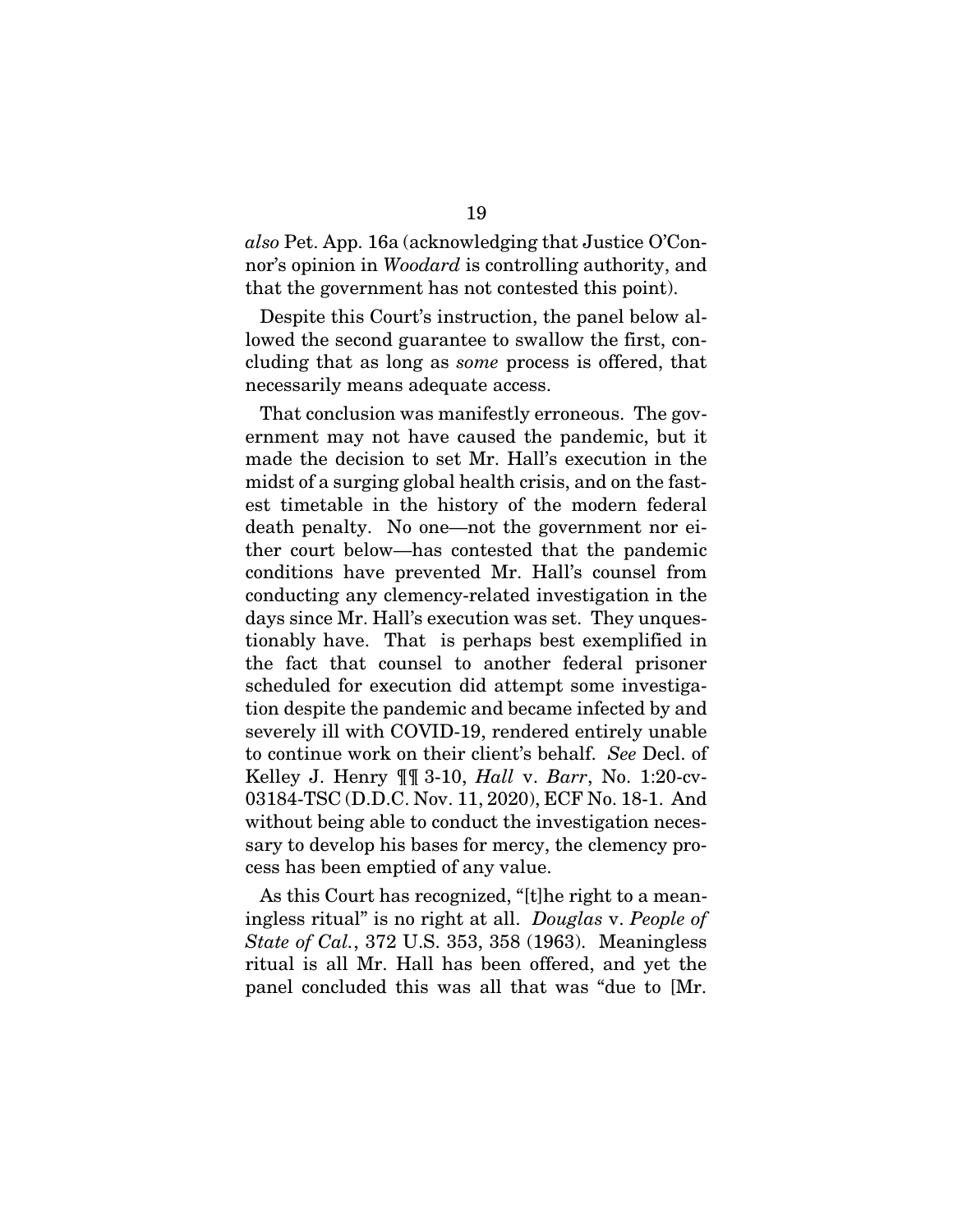Hall]." Pet. App. 5a. That was manifest error. *See Harbison*, 556 U.S. at 192 (prisoners should not be "put to death without meaningful access to the 'failsafe' of our justice system") (citation omitted).

1. The Mere Existence Of Procedure Does Not Guarantee Meaningful Access To That Procedure.

Mr. Hall presents precisely the type of case this Court warned about when it held that judicial review is warranted "where the State arbitrarily denie[s] a prisoner any access to its clemency process." *Woodard*, 523 U.S. at 289. Though clemency is not constitutionally compelled, the Constitution "does require that, if such a procedure is created, the [government's] own officials refrain from frustrating it." *Young* v. *Hayes*, 218 F.3d 850, 853 (8th Cir. 2000). This is why courts have held that "if the state actively interferes with a prisoner's access to the very system that it has itself established for considering clemency petitions, due process is violated." *Noel* v. *Norris*, 336 F.3d 648, 649 (8th Cir. 2003). Here, by scheduling Mr. Hall's execution with the shortest notice period in the history of the modern federal death penalty, and during a worsening global pandemic that makes safely travelling and conducting in-person interviews impossible without overwhelming health risk, the government has frustrated Mr. Hall's ability to meaningfully access the clemency process.

The panel fundamentally misapprehended Mr. Hall's due process argument. The crux of Mr. Hall's complaint is not that he was not afforded sufficient process once he filed a clemency petition. Pet App. 5a (concluding that the opportunity to file a petition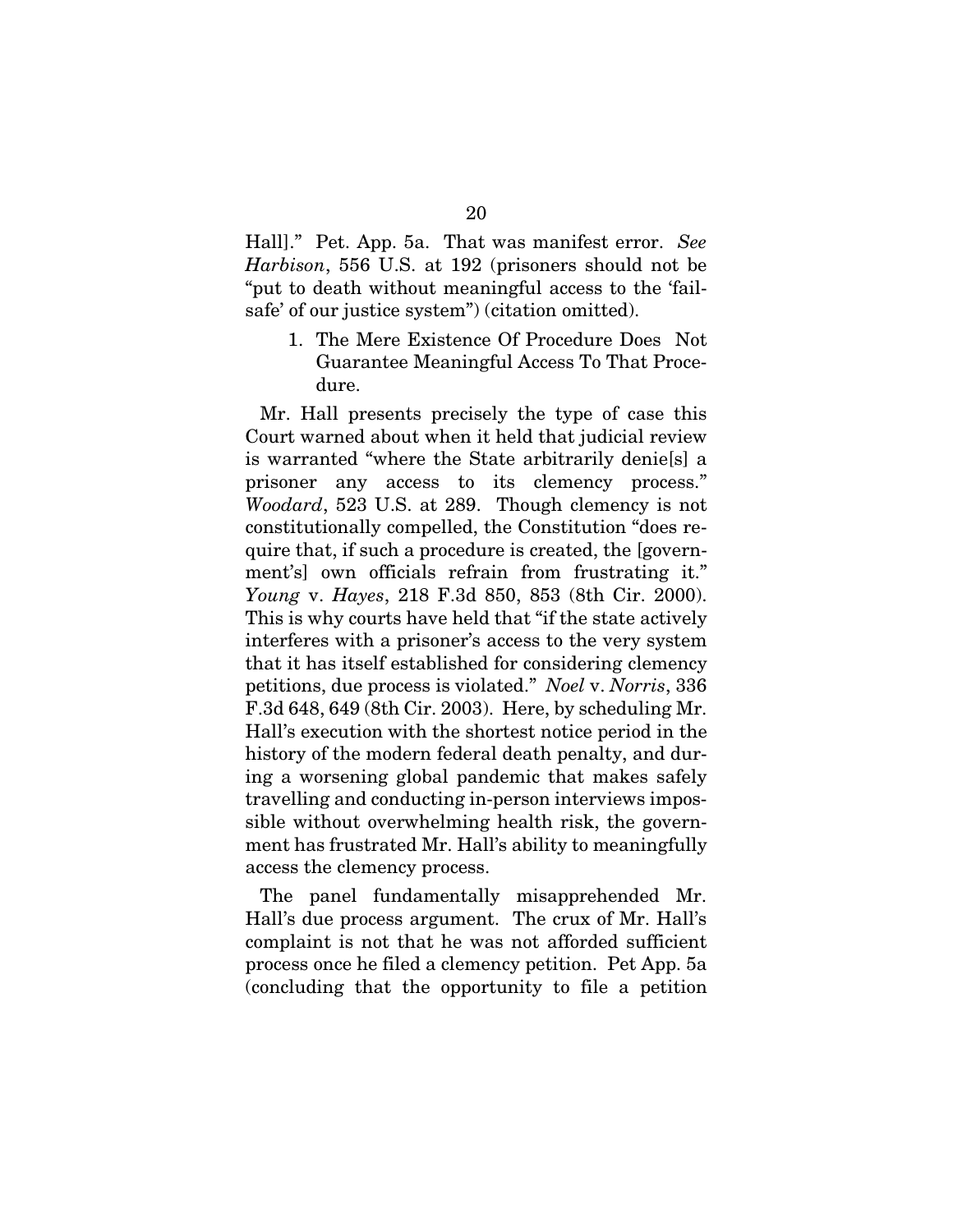"provided Hall whatever clemency process may have been due to him," and not mentioning access). It is that he was denied *access* to the clemency process in the first place. In other words, he is not arguing for a better meal or better service, he is arguing for a seat at the table. What the government has denied Mr. Hall, therefore, is distinguishable from the situation in *Woodard*, where the petitioner's complaint was not that he was prevented from accessing the clemency process at all, but rather that he should have had *more* process once had had filed his clemency petition.

Based on its fundamental misunderstanding of Mr. Hall's claim, the panel concluded that because the Pardon Attorney was willing to review Mr. Hall's petition, *see id.*, that means Mr. Hall was able to meaningfully file one. But "access" to empty process is not the "meaningful access" this Court has held is required with respect to the clemency process. *Harbison*  v. *Bell*, 556 U.S. 180, 192 (2009) (prisoners should not be "put to death without meaningful access to the 'failsafe' of our justice system") (citation omitted)

Upon learning of his execution date fifty days ago, Mr. Hall had thirty days to assemble a clemency petition. 28 C.F.R. § 1.10(b). But every one of those thirty days occurred as the COVID-19 pandemic made travel and in-person meetings with Mr. Hall's would-be clemency supporters—including witnesses and family members located in half a dozen states—unsafe and unwise. Traveling or conducting in-person meetings would have jeopardized the well-being of Mr. Hall's counsel, both of whom belong to the highest-risk category due to underlying health conditions. Pet. App. 51a-52a, 58a-62a. It also is of no consequence that the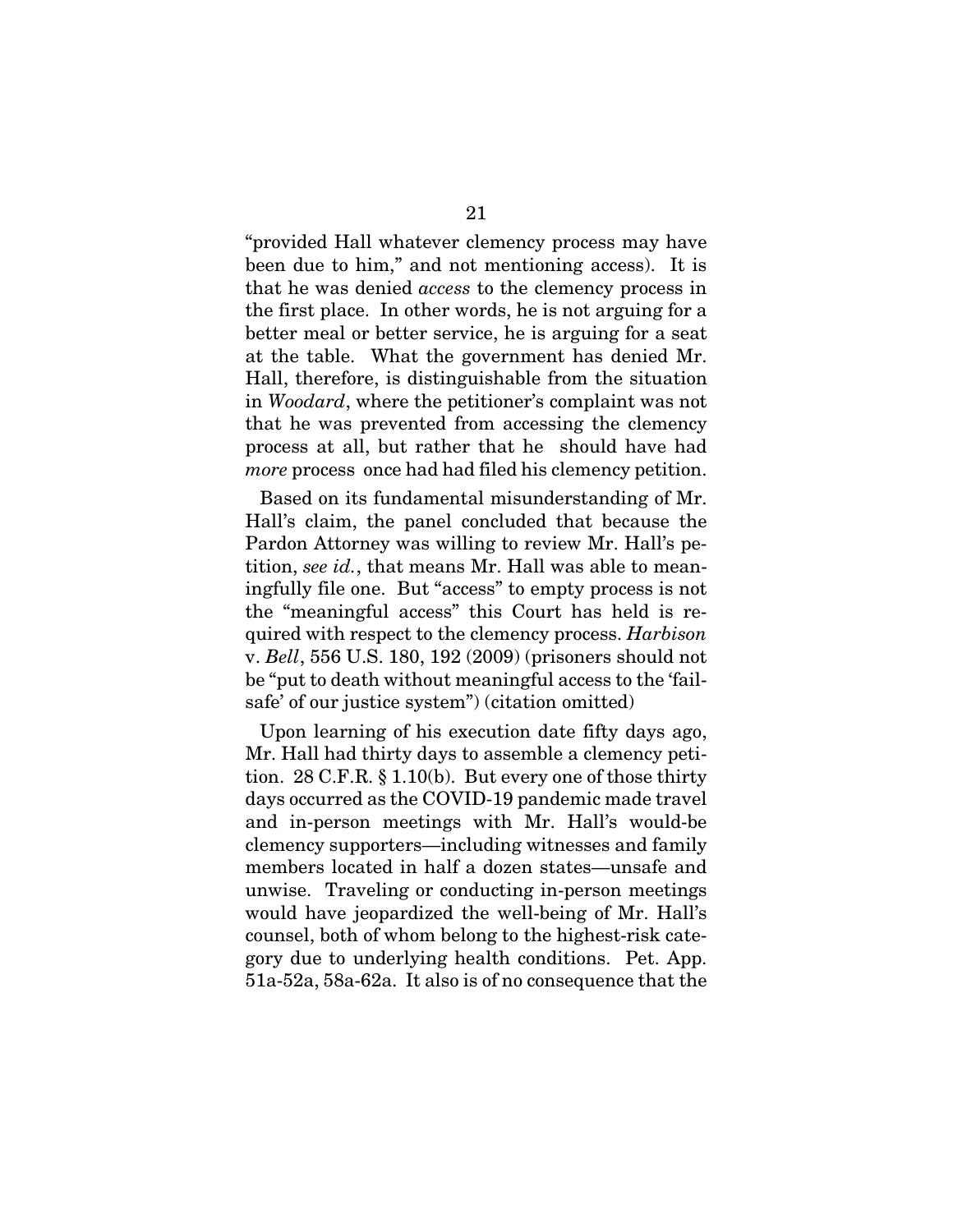Pardon Attorney offered to construe Mr. Hall's counsel's letter requesting an extension as a clemency petition. The letter was not a clemency petition, or anything resembling a clemency petition. Nor does this "offer" do anything to remedy the fact that Mr. Hall's counsel were unable to conduct the investigation necessary to meaningfully prepare an actual clemency petition. This lack of access also would not be fixed by the Pardon Attorney's offer to provide 15 days to supplement, or to hear an oral presentation before any such supplement had been provided because, once again, the ability to meaningfully investigate was completely foreclosed. Calling a shovel a house does not make it so, even if one allows 15 days for bricks to be added.

In reaching its erroneous conclusion, the panel (and district court) also ignored substantial evidence of the necessity of a clemency investigation here, and why that investigation must be done in person. *Infra* at pp. 9-13. This, too, merits granting the petition.

The panel also manifestly erred in at least three ways by concluding that Mr. Hall could and should have pursued clemency beginning in 2007, before his execution date was set, and that he "benefitted from the representation of counsel sufficient to satisfy 18 U.S.C. § 3599" during this period. Pet. App. 5a.

*First*, much of the evidence that supports Mr. Hall's case for mercy simply did not exist in 2007 (or in the decade or so that followed). Mr. Hall's co-defendants were still in prison at that time, and the one whose testimony was most damaging, Steve Beckley, was not released until April of this year, in the midst of the pandemic. Pet. App. 45a-46a. Obtaining any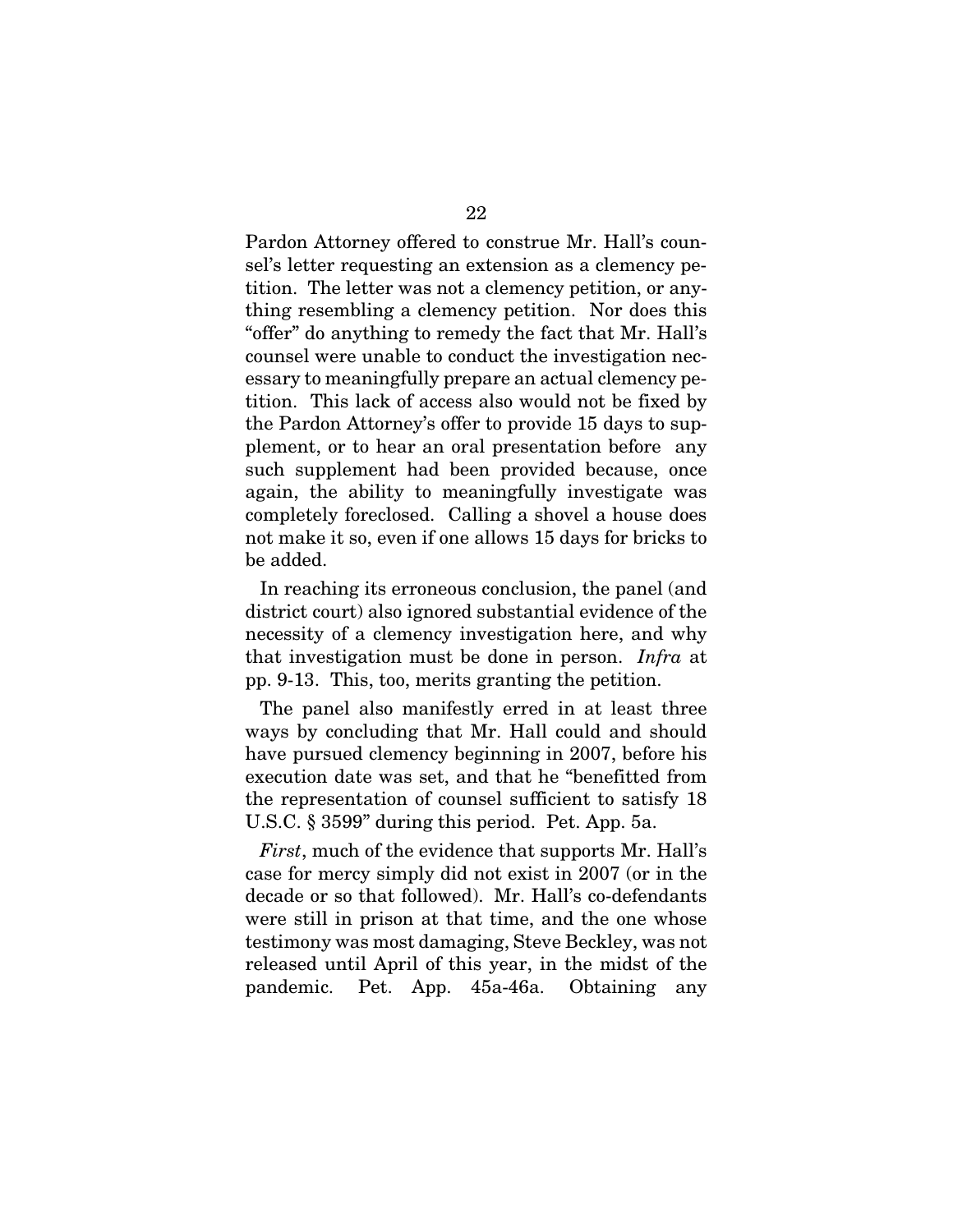admissions from these co-defendants about their embellishment of their testimony could not have been obtained either while they were still under threat of continued punishment or without in-person interviews. Nor were counsel in a position to further develop evidence of Mr. Hall's sterling prison record or to paint the moving portrait of the man Mr. Hall has become since the crime, a man who has worked hard to better himself educationally, and to be a loving and supportive father to his children, even from his death row cell. Such evidence would demonstrate that Mr. Hall is a man who deserves grace, and counsel would have sought to provide a vivid portrait of his humanity and value through a video presentation. *Id.* ¶¶ 25- 26, 28.

*Second*, during the entire "thirteen year" period the panel suggests Mr. Hall could have been developing his clemency claims, CADC Op. at 3, he was protected by an injunction (by consent of the government) that prevented his execution, and his counsel faced severe, judicially-imposed resource limitations that made a clemency investigation at that time functionally impossible. *See, e.g.*, Pet. App. 36a-37a (describing denial of funding, which required counsel to fund certain experts out of their own pockets).

*Third*, clemency is by its very nature a mechanism of last resort, designed to be filed only after litigation has essentially ceased. Indeed, the Rules Governing Petitions for Executive Clemency themselves contemplate the clemency process beginning only after an execution date has been set. *See* 65 FR 48379, 48380 ("Because clemency is a remedy of last resort, a capital defendant should file his clemency petition only after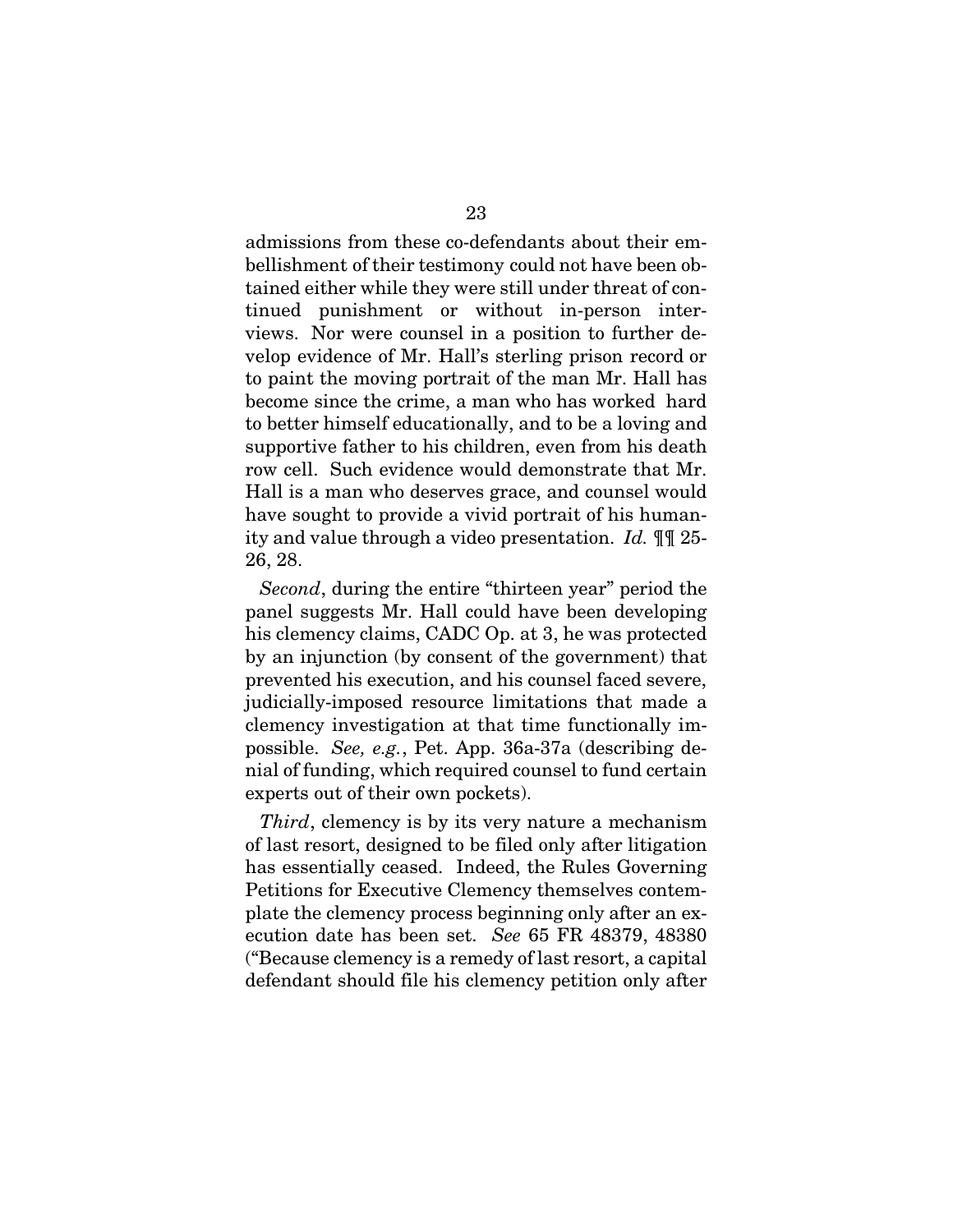the predictably available judicial proceedings concerning the case . . . are terminated . . . Accordingly, once an execution date has been set . . . the defendant may file a request for reprieve or commutation of sentence."). *See also Gary* v. *Georgia Diagnostic Prison*, 686 F.3d 1261, 1275 (11th Cir. 2012) ("The 'fail safe in our criminal justice system,' . . . clemency is a proceeding of last resort for a prison before execution") (citing *Herrera* v. *Collins*, 506 U.S. 390, 415 (1993)). Mr. Hall cannot be faulted for not pursing an option that was not practically available to him, and the panel manifestly erred in concluding otherwise.

In sum, Mr. Hall presented the courts below with a robust factual record demonstrating that much of the evidence that would today support a case for mercy did not exist until recently, and that Mr. Hall's counsel lacked resources to develop these arguments before an execution date was set. They ignored all of this evidence, which itself is manifest error. *See, e.g.*, *Miller-El* v. *Cockrell*, 537 U.S. 322, 347 (2003) (noting that while courts need not "make detailed findings addressing all the evidence before it," it nevertheless is "clear error" where a court makes "no mention of" record evidence relevant to assessing claims); *Panetti* v. *Quarterman*, 551 U.S. 930, 960 (2007) (similar). That error was compounded by the panel's disregard of case law and federal regulations dictating that the clemency process is meant to be pursued only after an execution date has been set. Ultimately, there was no basis for the courts below to conclude that counsel apparently was required to spend their own money to pursue a clemency investigation during a period when the government had consented to an injunction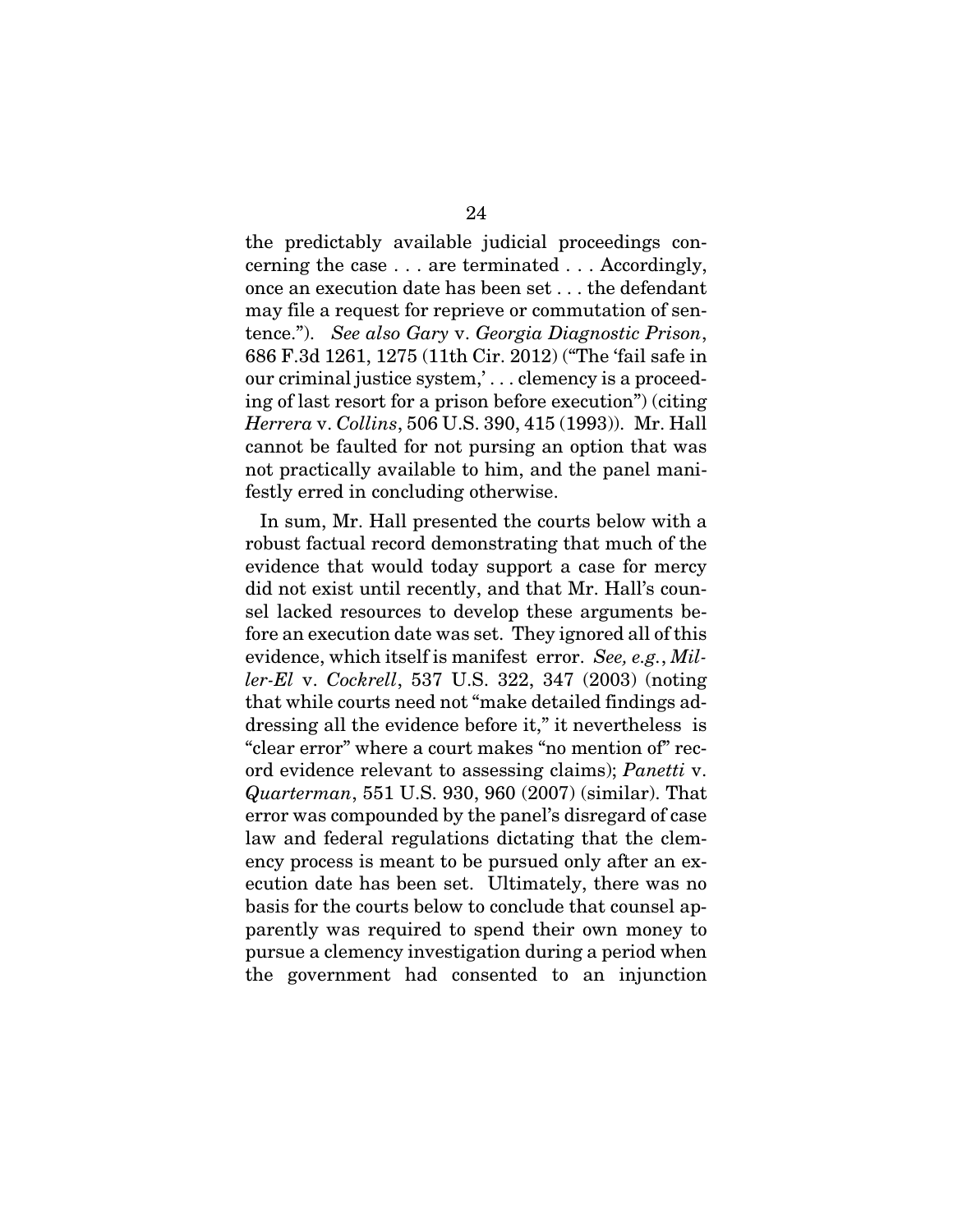barring Mr. Hall's execution. Mr. Hall cannot be faulted for not pursing an option that was not practically available to him, and the panel manifestly erred in concluding otherwise.

The panel was also wrong to suggest that Mr. Hall's due process claim is foreclosed by the fact that he filed what was essentially a placeholder clemency petition in 2016. This argument elevates form over substance. The 2016 filing, submitted in the waning days of Obama administration, was filed to make sure that in the event President Obama decided to bestow mercy on federal death row inmates, Mr. Hall would be eligible to receive his grace. *See* Compl. at 20, No. 1:20 cv-03814, *Hall* v. *Barr*, (D.D.C. Nov. 3, 2020), ECF No. 1 ("Compl."); Pet. App. 36a-37a But it "contained little personal information about Mr. Hall," and instead "focused primarily and at length on systemic flaws in the administration of the federal death penalty such as geographic and socio-economic inequities and racial bias," and "the lack of procedural fairness in the trial underlying Mr. Hall's death sentence." Pet. App. 37a. This was because Mr. Hall's counsel, already inadequately funded during Mr. Hall's § 2255 proceedings, had no access to resources after those proceedings were completed and the investigation that counsel would have needed to conduct to develop a compelling clemency petition could not be undertaken. *Id.* ¶¶ 8-9. Prior to the 2016 clemency application (and after), counsel were unable to investigate and develop evidence critical to developing and presenting a compelling case for clemency.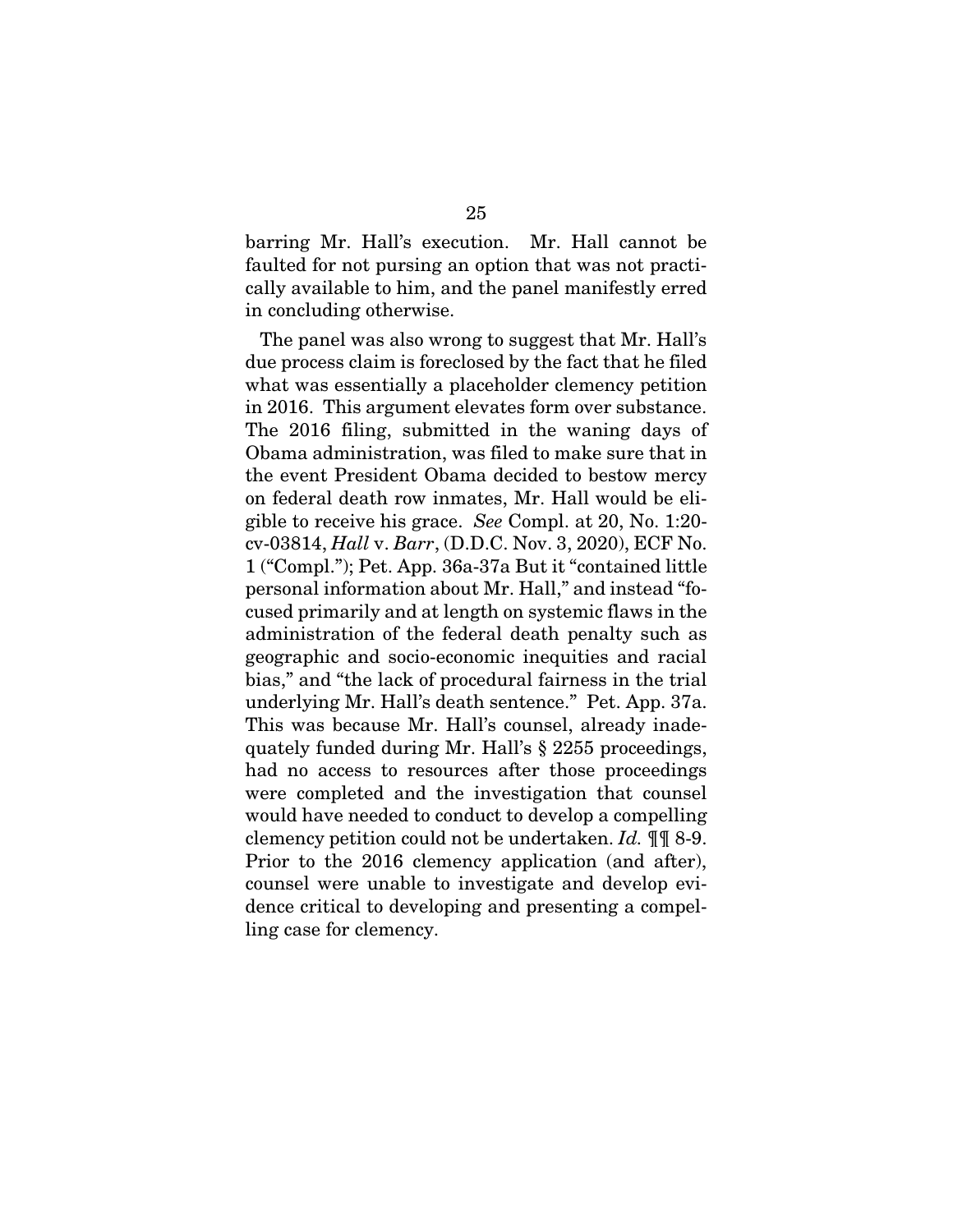#### 2. The Panel Manifestly Erred In Concluding That Mr. Hall's Statutory Right to Counsel Pursuant To 18 U.S.C. § 3599 Was Satisfied.

As this Court has recognized, access to counsel during clemency proceedings is necessary to "ensure[] that no prisoner w[ill] be put to death without meaningful access to the 'fail-safe' of our justice system." *Harbison,* 556 U.S. at 194 (citation omitted). Congress, too, expressly contemplates that without the assistance of learned counsel, an indigent death-sentenced prisoner cannot meaningfully seek clemency, which is why it codified this right. *See* 18 U.S.C. § 3599. Section 3599(e) expressly provides that: "[u]nless replaced by similarly qualified counsel upon the attorney's own motion or upon motion of the defendant, each attorney so appointed shall represent the defendant throughout every subsequent stage of available judicial proceedings, including pretrial proceedings, trial, sentencing, motions for new trial, appeals, applications for writ of certiorari to the Supreme Court of the United States, and all available post-conviction process, together with applications for stays of execution and other appropriate motions and procedures, and shall also represent the defendant in such competency proceedings and proceedings for executive or other clemency as may be available to the defendant." And, as Mr. Hall laid out in painstaking detail before the courts below, *see* Compl. ¶¶ 71-76, professional guidelines mandate that counsel conduct an exhaustive investigation in pursuit of clemency, and failure to adhere to these standards constitutes a violation of an attorney's ethical and professional responsibilities. *See Wiggins* v. *Smith*, 539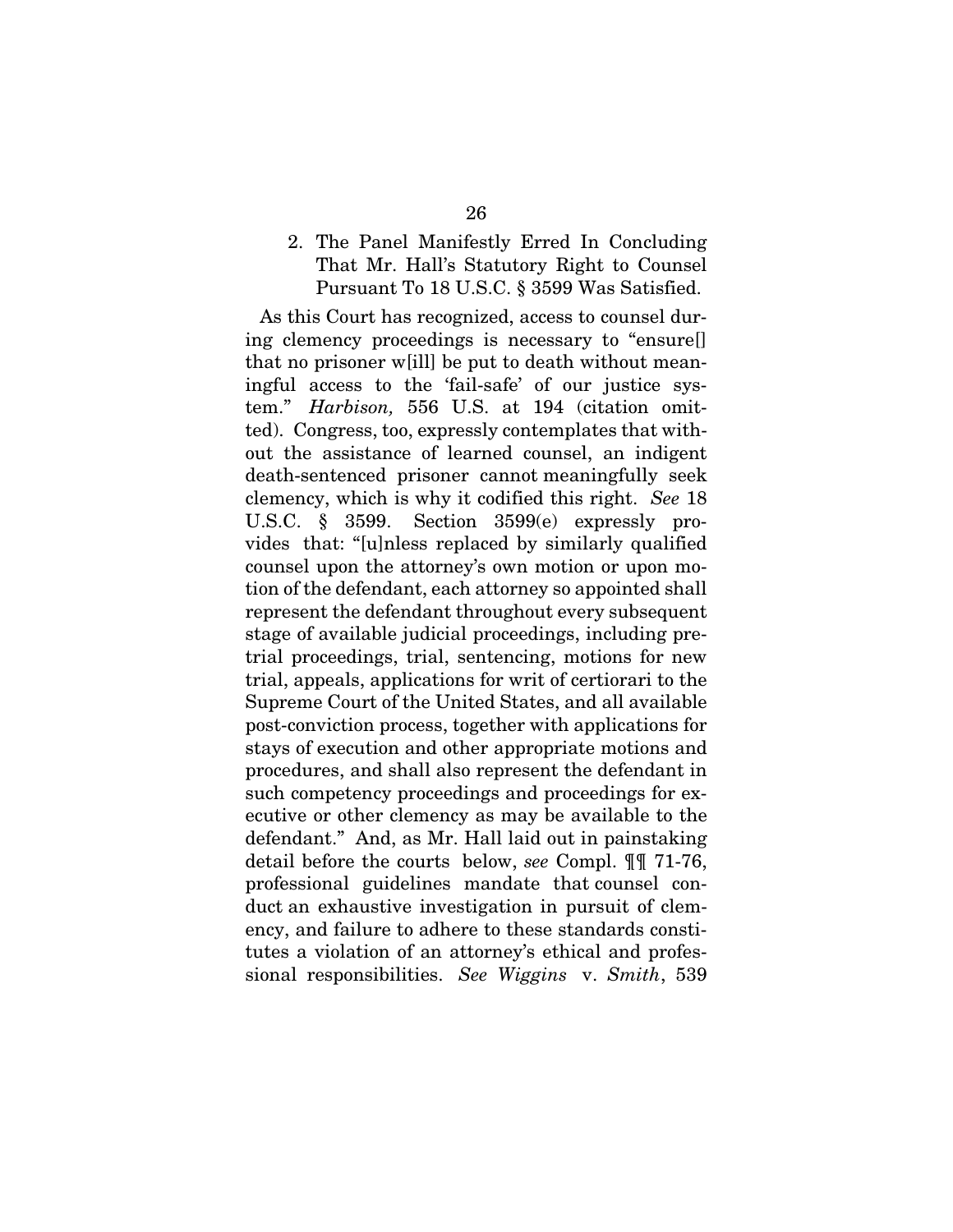U.S. 510 (2003). Preventing Mr. Hall's counsel from developing his clemency petition—when that opportunity could readily be afforded simply by waiting until the pandemic is brought under sufficient control to schedule Mr. Hall's execution and thereby allowing counsel to discharge their responsibilities to him—interferes with Mr. Hall's statutory right to counsel, and is the definition of "arbitrarily den[ying Mr. Hall] any access to the clemency process." *Woodard*, 523 U.S. at 289.

This statutorily mandated access to counsel is "illusory" where counsel are unable to acquire information necessary to perform their professional obligations. *Al*-*Joudi* v. *Bush*, 406 F. Supp. 2d 13, 22 (D.D.C. 2005). Indeed, such circumstances makes it "obvious that [counsels'] ability to present their [client's] claims \* \* \* will be irreparably compromised." *Id.* Even so, the courts below concluded that counsel who are entirely hindered from undertaking any clemency investigation—a premise neither the government nor the courts below contested in light of the accelerating pandemic—somehow still fulfill the requirements of 18 U.S.C. § 3599. This cannot be.

Mr. Hall presented substantial evidence—including seven witness declarations, among other things— concerning (i) the type of clemency investigation required in his case, which would have required interviewing two dozen witnesses spread across six states, all of which are experiencing a surge in COVID-19 cases that would make travel and in-person interviews impossible, *Hall* v. *Bar, et al*., No. 20-cv-03184 (D.D.C. Nov. 3, 2020), Dkt. #1 ¶¶ 114-115; *see also generally id.*, Dkts. 1-12; 1-13; 1-14; 1-15; 1-16; 1-22; (ii) the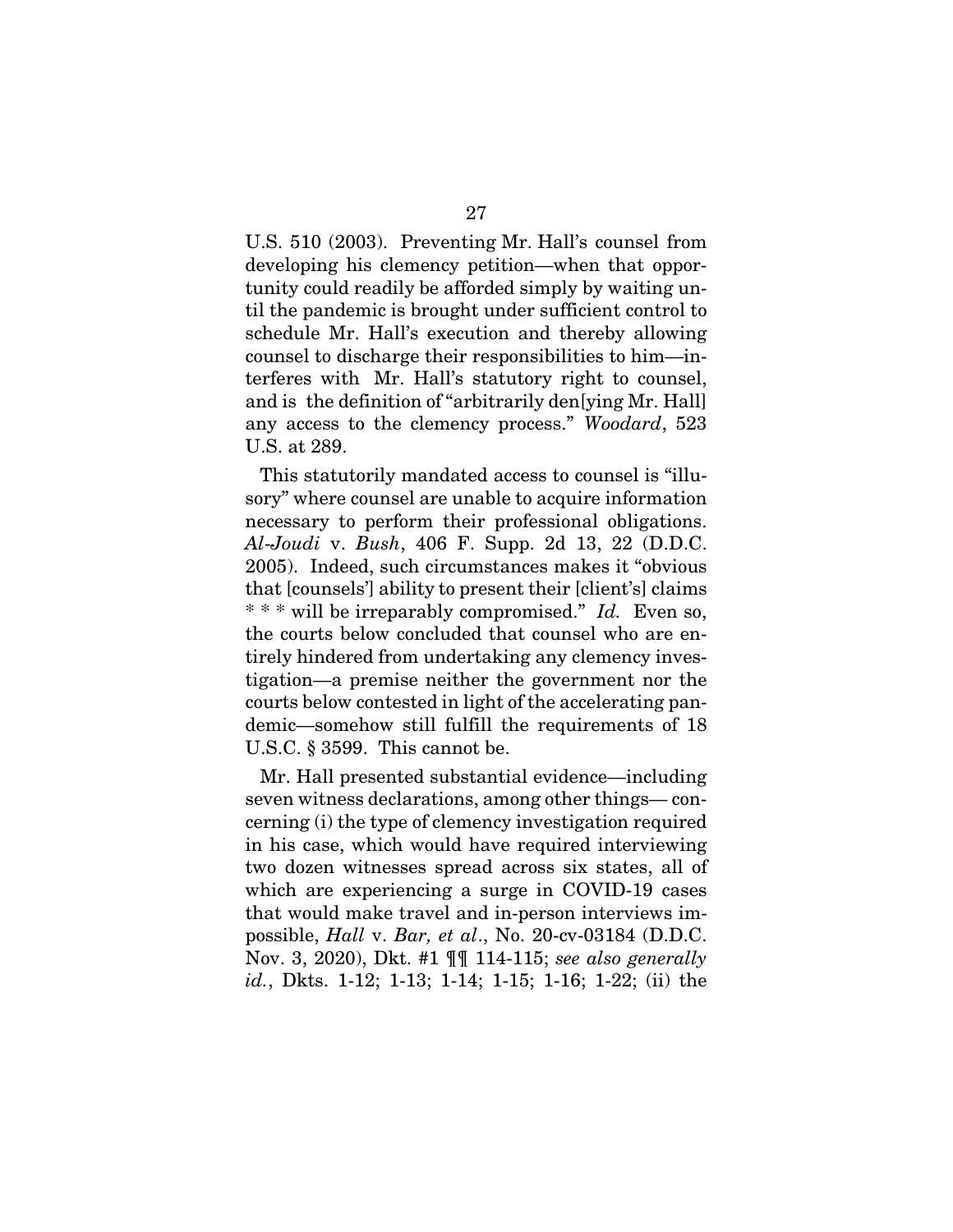necessity of conducting this investigation in person, and (iii) the fact that both of Mr. Hall's long-time counsel are in the high-risk category, thus making travel particularly dangerous. *See supra* p.13. Both the panel and the district court ignored this evidence entirely.

The sad reality, which also was entirely ignored by the courts below, is that the government has put Mr. Hall's counsel in a position of choosing between performing their professional obligations and protecting their lives and the lives of their loved ones. No attorney should ever have to make this choice. No client's constitutional and statutory rights should ever be collateral to such a decision.

## B. The Panel's Order Would Allow Mr. Hall To Be Executed In Accordance With An Execution Protocol That Constitutes Ultra Vires Action In Violation Of The APA.

Mr. Hall claimed below that the 2019 Execution Protocol is the result of *ultra vires* action because it allows the BOP to supplant the mandatory role of the U.S. Marshal under the FDPA, which states that U.S. Marshal "shall supervise implementation of the [death] sentence." 18 U.S.C.  $\S 3956(a)$ . The panel applied the wrong legal standard in determining whether the *ultra vires* claim provides a basis for a stay or preliminary injunction. Citing *Winter* v. *Natural Res. Def. Council, Inc.*, 555 U.S. 7 (2008), the panel held that Mr. Hall, in order to overturn the district court's denial of a preliminary injunction, had to "establish a likelihood that the assertedly improper division of responsibilities between the United States Marshal and the Bureau of Prisons irreparably harms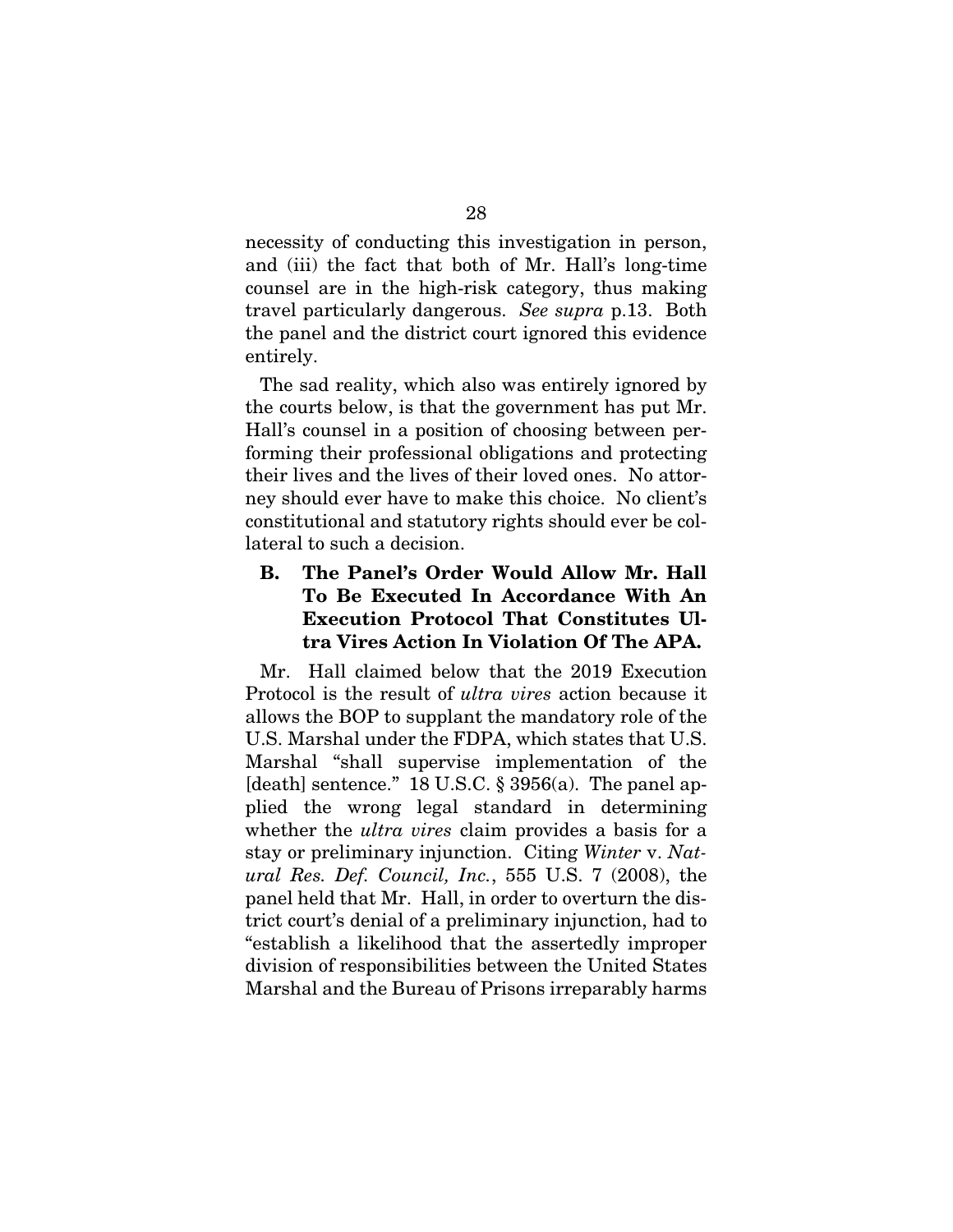him." Pet. App. 6a-7a. That was error, and it contravenes this Court's holding in *Winter* and *Nken*. The proper application of the *Winter* and *Nken* standard demonstrates that Mr. Hall is entitled to a preliminary injunction or a stay.

1. The Panel Applied The Incorrect Standard For Preliminary Injunctions Or Stays.

In the proceedings below, the parties cited both *Winter* (which applies to preliminary injunctions) and *Nken* (which applies to stays). *Winter* and *Nken*, however, use the same, traditional four-part test for evaluating the request for relief. And the common purpose of a preliminary injunction or a stay in a case like this is to preserve the *status quo* so the moving party can obtain judicial review of its claims on appeal. *See Nken*, 556 U.S. at 428 ("Both can have the practical effect of preventing some action before the legality of that action has been conclusively determined."). Here, Mr. Hall seeks appellate review of his dismissed *ultra vires* claim, but he will lose the ability to obtain such review if his execution goes forward before the merits of the appeal are determined. Neither *Winter* nor *Nken* requires (as the D.C. Circuit did) a link between irreparable harm and every claim for which the moving party asserts a likelihood of success. It is sufficient for a moving party to show a likelihood of success on a claim and that it would suffer irreparable harm, for any reason, if the preliminary injunction or stay is not granted.

2. Mr. Hall Has Demonstrated A Likelihood Of Success On His *Ultra Vires* Claim.

The panel did not resolve the issue of whether Mr. Hall has established a likelihood of success, but the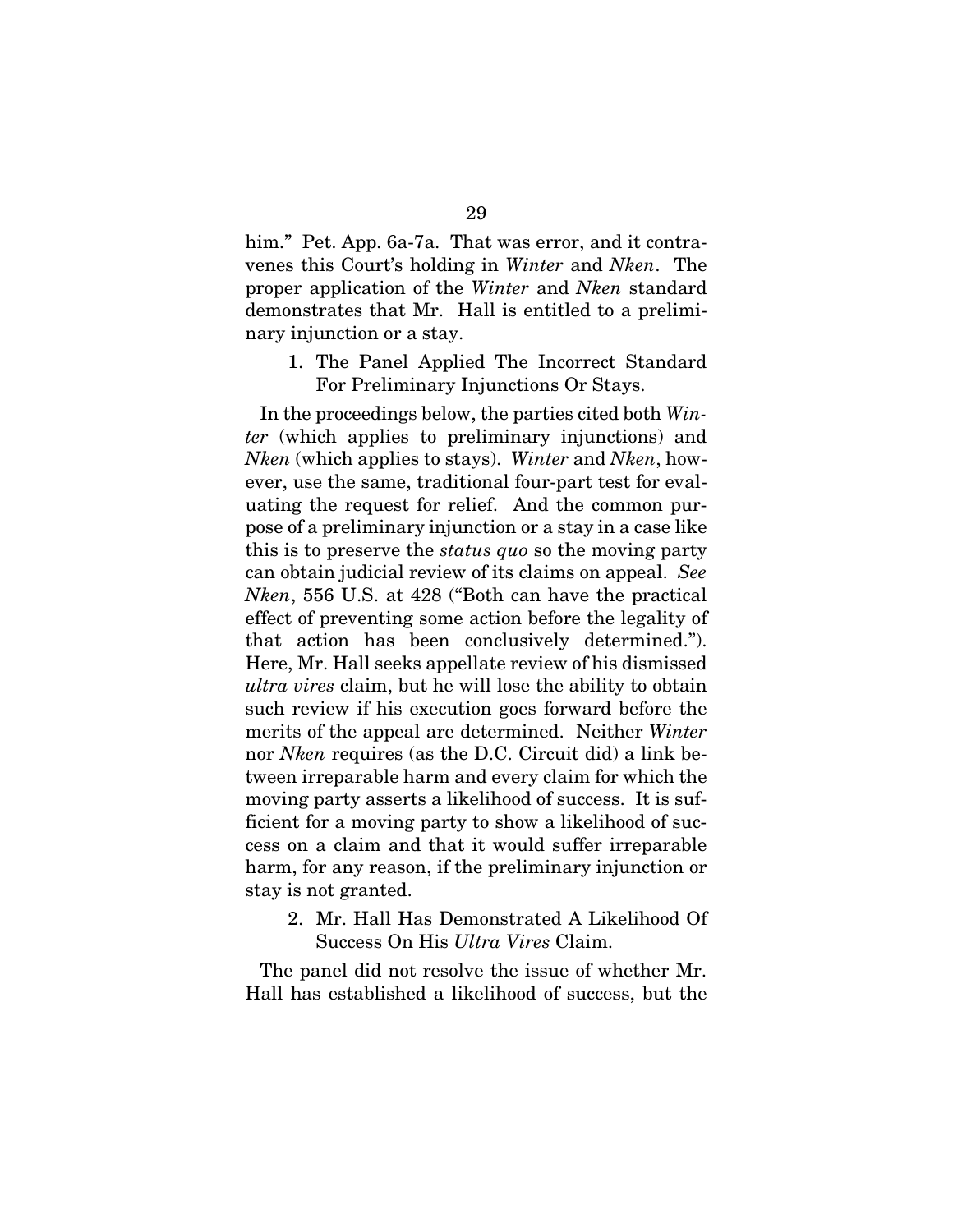facts show that the district court erred and the 2019 Execution Protocol constitutes *ultra vires* agency action in violation of the APA.

The district court held that the Protocol properly "provides the U.S. Marshal the power to supervise the implementation of a death sentence." Pet. App. 31a (emphasis added). The 2019 Execution Protocol, however, restricts that "power" in violation of the mandatory language of the FDPA requiring the U.S. Marshal to supervise executions. The Protocol affords the BOP broad discretion to vary execution procedures as it sees fit and, critically, without obtaining the U.S. Marshal's consent. For example, the 2019 Execution Protocol states that implementation procedures shall be followed "unless modified at the discretion of the [BOP] Director or his/her designee," and broadly provides that such modifications may be made as required by undefined "circumstances." Admin. Record at A874, *In re Matter of the Fed. Bureau of Prisons' Execution Protocol Cases*, No. 19-mc-00145-TSC (D.D.C. Nov. 13, 2019), ECF No. 39-1; *see also id*. at A1019 ("These procedures should be observed and followed as written unless deviation or adjustment is required, as determined by the Director of the BOP or the Warden.").

The 2019 Protocol does not give the same discretion to the U.S. Marshal. That is because, in a November 27, 2017 memorandum, the BOP stated that it had conferred with the U.S. Marshal regarding the 2019 Execution Protocol and had obtained "their deference to BOP on all matters related to the time, place, and manner of carrying out federal executions." *Id.* at A858 (emphasis added.)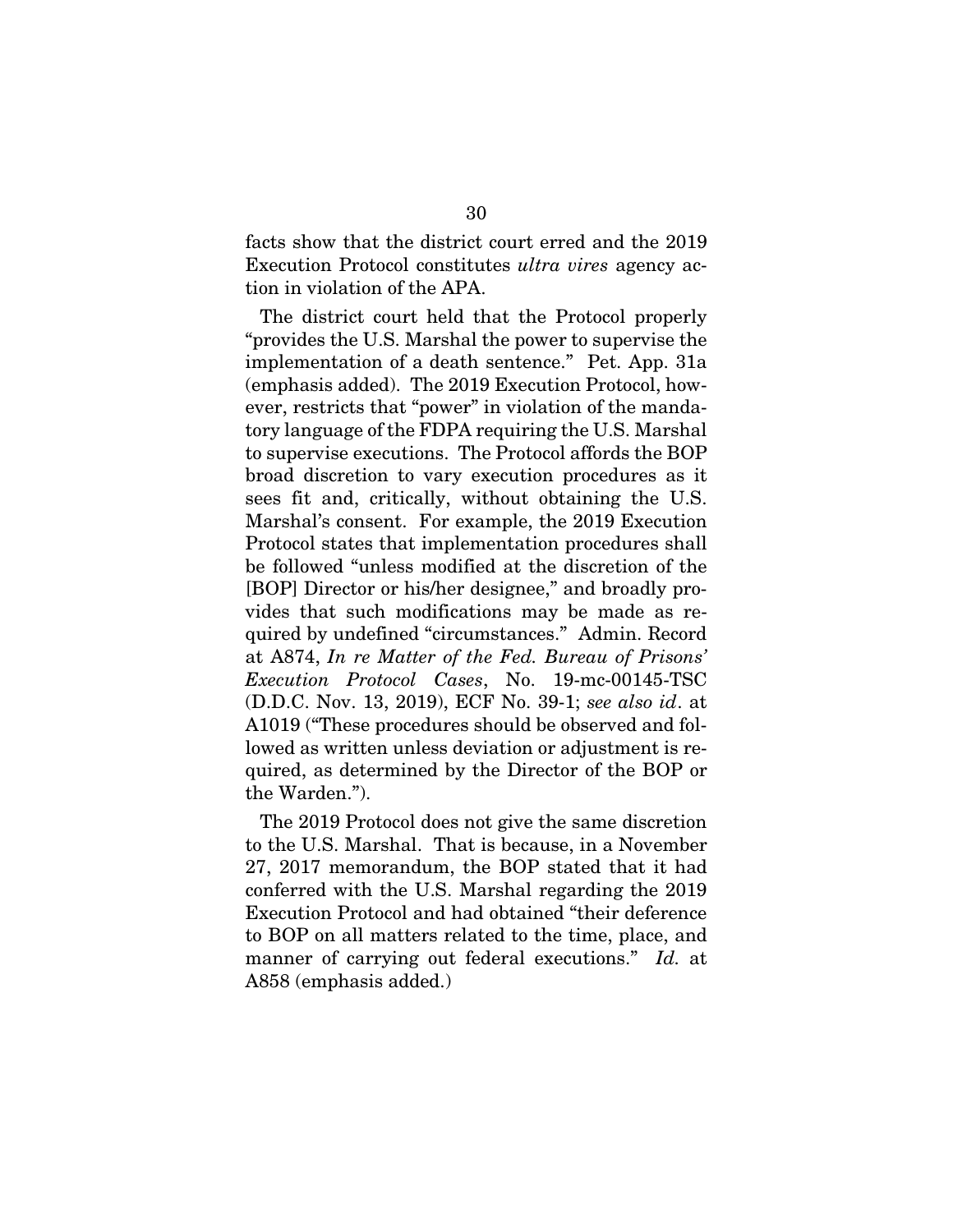Thus, the 2019 Protocol reserves the ultimate decision-making authority to the BOP, which cannot be squared with the FDPA's command regarding the U.S. Marshal's supervisory role. The 2019 Protocol prevents the U.S. Marshal from following the FDPA's strict dictate of supervision because—in keeping with the U.S. Marshal's deference to the BOP—the Protocol gives the BOP, not the U.S. Marshal, the power to alter any aspect of the sentence implementation. The BOP could, for instance, completely cut the U.S. Marshall out of the execution process. The Protocol, therefore, violates Section 706(2)(C) of the APA, 5 U.S.C. § 706(2)(C), because it patently exceeds the statutory authority. *See, e.g.*, *Catholic Health Initiatives* v. *Sebelius*, 617 F. 3d 490, 497 (D.C. Cir. 2014) (Brown, J., concurring) ("When an agency has acted beyond its delegated authority, a reviewing court will hold such action *ultra vires* \* \* \* or a violation of the [APA] 5 U.S.C. § 706(2)(C)."); *Brown* & *Williamson Tobacco Corp.* v. *Food & Drug Admin*., 153 F.3d 155, 176 (4th Cir. 1998), *aff'd*, 529 U.S. 120 (2000) (voiding as *ultra vires* an agency rule that conflicted with the governing statute because the agency "exceeded the authority granted to it by Congress.").

The courts below also noted the various, limited roles that the 2019 Protocol allows the U.S. Marshal, such as approving the commencement of executions and certifying that they have been carried out. Pet. App. 5a–7a, 31a. However, given the BOP's wide latitude to vary the execution procedures, those roles for the U.S. Marshal are tenuous and readily altered; accordingly, they come nowhere near the mandatory supervision contemplated under the FDPA.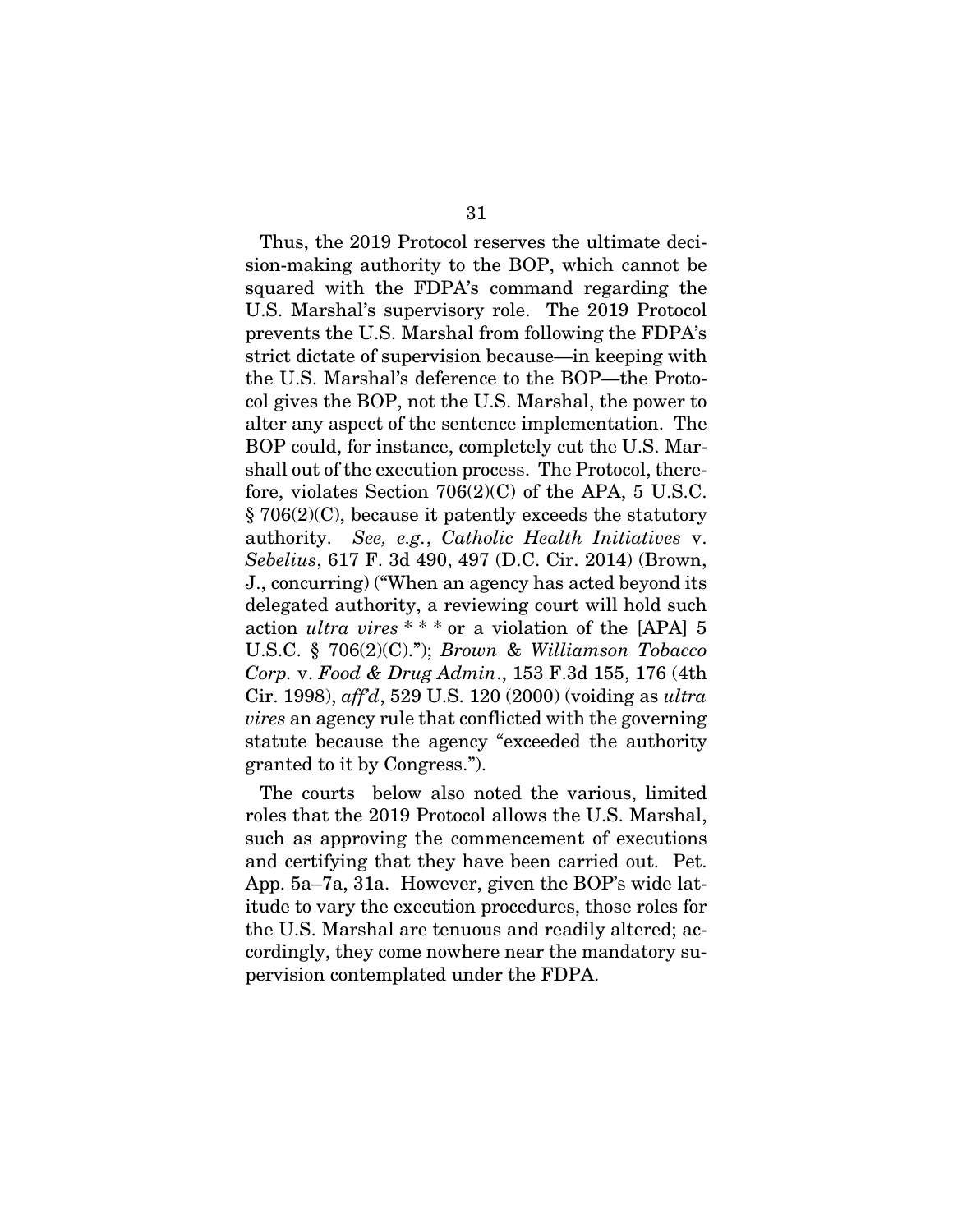The district court further held that the U.S. Marshal's supervisory role under the FDPA "does not preclude other DOJ components from participating" in executions and that the Attorney General properly delegated its authority over implementing executions to the BOP. Pet App. 30a. The problem is that FDPA does not grant the original supervisory authority to the Attorney General. Instead, it explicitly states that the U.S. Marshal shall supervise the implementation of executions.

The district court relied on *United States* v. *Giordano*, 416 U.S. 505, 514 (1974), for the "unexceptional" proposition that the Attorney General may delegate authority where Congress "does not say otherwise" Pet App. 30a–31a, but *Giordano* does not in fact support the District Court's holding. In *Giordano*, the statute at issue specifically gave authority to the Attorney General to delegate to "any Assistant Attorney General," 416 U.S. at 514, while here the FDPA vests the sole authority in the U.S. Marshal. Moreover, the FDPA does not refer to the BOP or any designee of the U.S. Marshal's supervisory authority, so Congress did "say otherwise" in the FDPA, clearly expressing its intent that the U.S. Marshall must supervise federal executions. Thus, *Giordano* supports the argument that the 2019 Protocol is *ultra vires*.